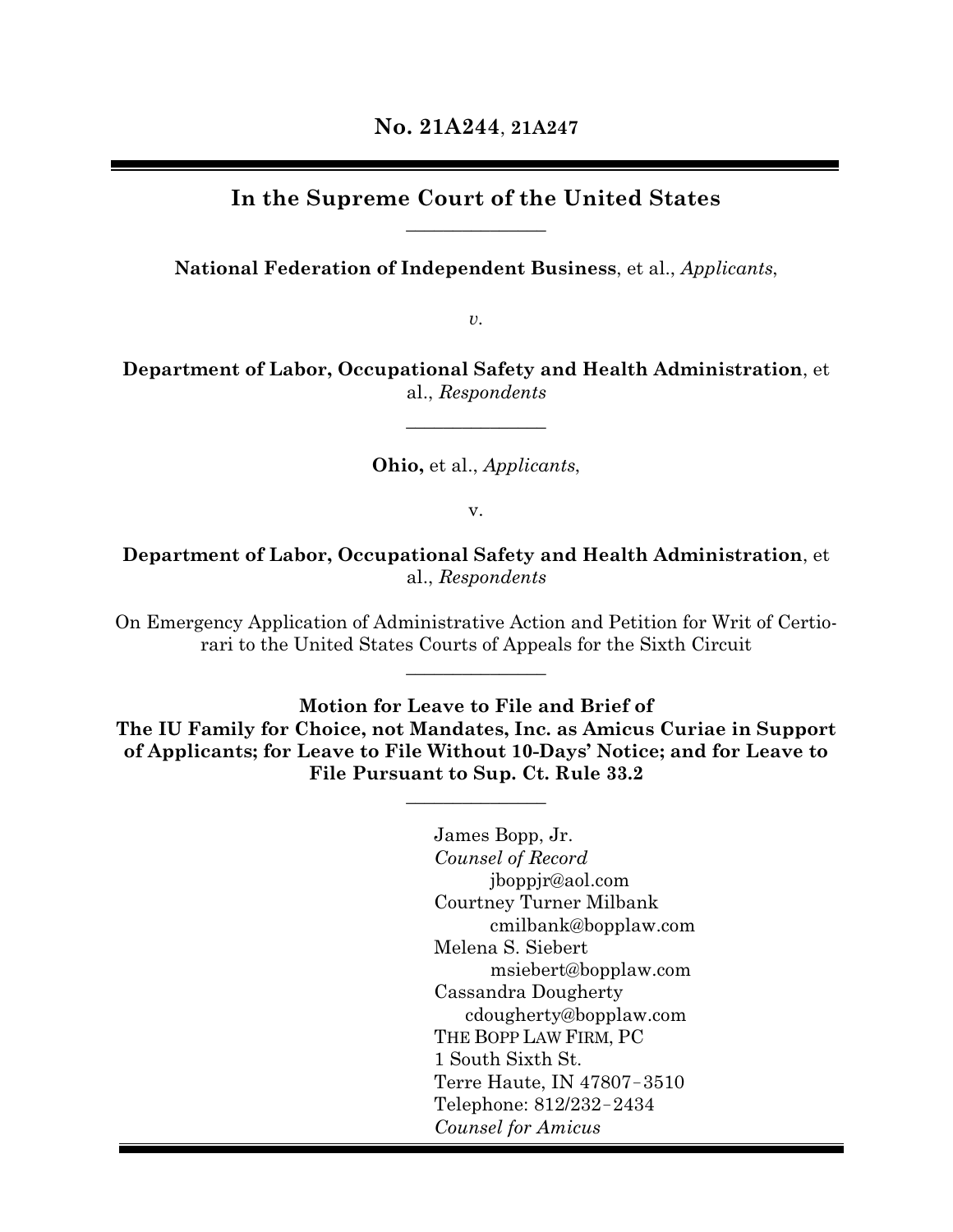## **Motion for Leave to File** 1

The IU Family for Choice, not Mandates, Inc. ("**IUFCNM**") respectfully moves for leave to file a short brief as amicus curiae in support of Applicants' Emergency Applications for Immediate Stay of Agency Action Pending Disposition of Petition for Review. Applicants consented to, and federal Respondents took no position on, the filing of the enclosed amicus brief.

Amicus respectfully requests that the Court consider the arguments presented in the enclosed amicus brief in support of Applicants' applications in No. 21A244 and No. 21A247. The attached amicus brief will be helpful to the Court as it considers the merits of the emergency application for immediate stay.

The brief demonstrates that this case presents a unique opportunity for this Court to define the proper role of government in decisions impacting medical treatment choice. In doing so, Amicus suggest that this Court take the opportunity to provide guidance regarding the proper judicial review standards that should be applied in such cases.

## **Statement of Movant's Interest**

IUFCNM is a grassroots coalition of Indiana University students, parents, Alumni, and concerned community members advocating for medical autonomy and equal treatment of all university students, faculty, and staff. IUFCNM stands firm in its belief that everyone has sovereignty and freedom of choice to make medical

<sup>&</sup>lt;sup>1</sup> No counsel for any party authored the following amicus brief in whole or in part, and no person other than amicus or its counsel made a monetary contribution to its preparation or submission.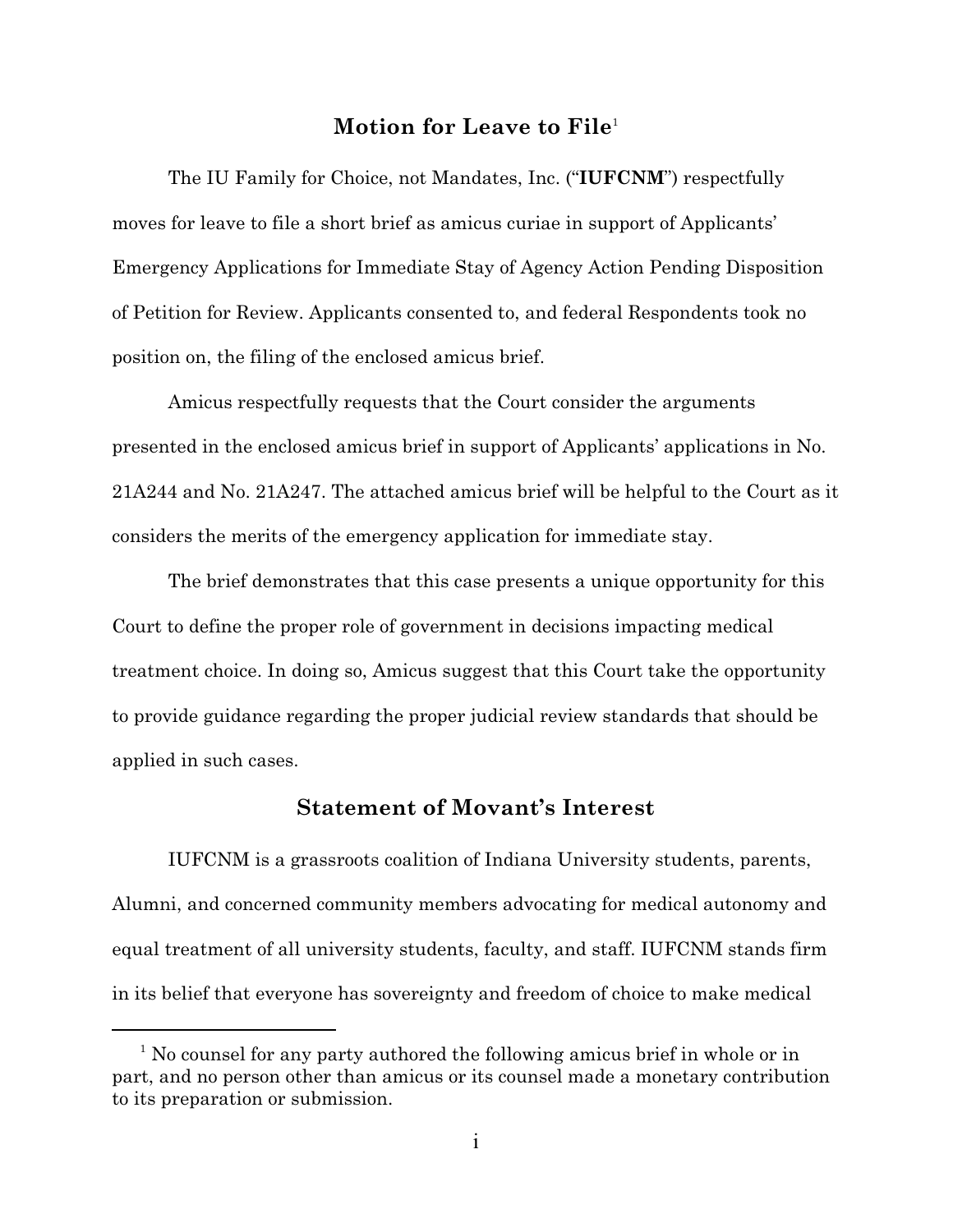decisions regarding their individual health. IUFCNM opposes any form of medical segregation or discrimination regarding access to education, employment, housing, and community events.

As such, Amicus is dedicated to ensuring that mandates involving forced vaccinations and forced medical treatments are analyzed under the proper applicable constitutional standards.

# <span id="page-2-4"></span>**Statement Regarding Brief Form and Timing**

Given the expected expedited briefing and oral argument scheduled for January 7, 2022, of Applicants' emergency application for immediate stay, Amicus respectfully requests leave to file the enclosed brief without 10 days' advance notice to the parties of intent to file. *See* Sup. Ct. R. 37.2(a).

<span id="page-2-2"></span>Additionally, in consideration of the expected expedited briefing and oral argument schedule, Amicus respectfully requests leave to file the enclosed brief pursuant to the guidelines of Rule 33.2, including the reduced number of copies to be submitted, instead of the guidelines of Rule 33.1 as required by Rule 21.2(b).

<span id="page-2-1"></span>The expected expedited briefing schedule justifies Amicus's request to file its brief without the 10 days' advance notice and pursuant to the guidelines of Rule 33.2.

<span id="page-2-3"></span><span id="page-2-0"></span>ii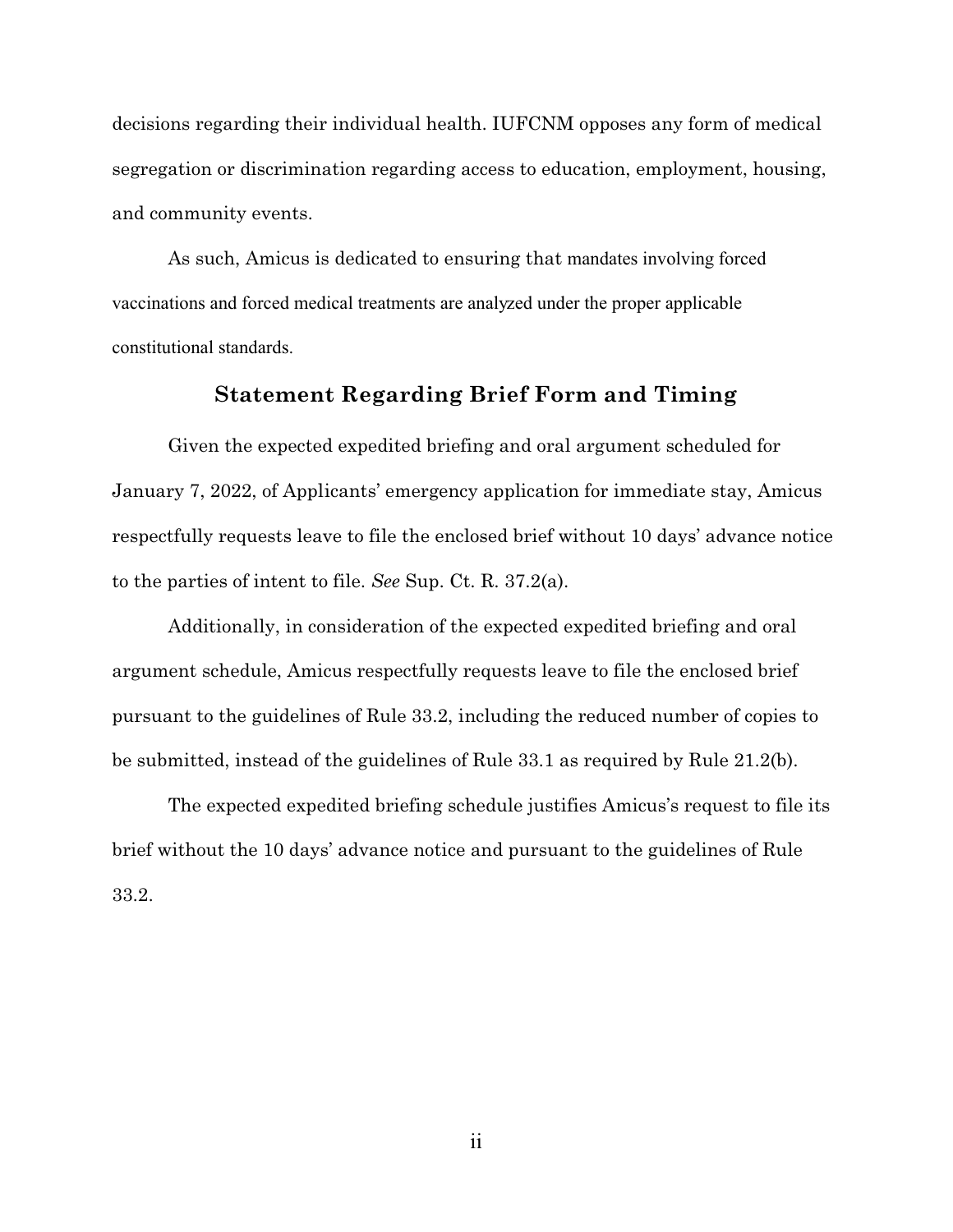# **Conclusion**

The Court should grant amicus curiae leave to file the enclosed brief in support of Applicants' Emergency Applications without 10 day advanced notice and pursuant to the guidelines of Rule 33.2.

December 30, 2021 Respectfully submitted,

James Boppof

James Bopp, Jr. *Counsel of Record* jboppjr@aol.com Courtney Turner Milbank cmilbank@bopplaw.com Melena S. Siebert msiebert@bopplaw.com Cassandra Dougherty cdougherty@bopplaw.com THE BOPP LAW FIRM, PC 1 South Sixth St. Terre Haute, IN 47807−3510 Telephone: 812/232−2434 *Counsel for Amicus*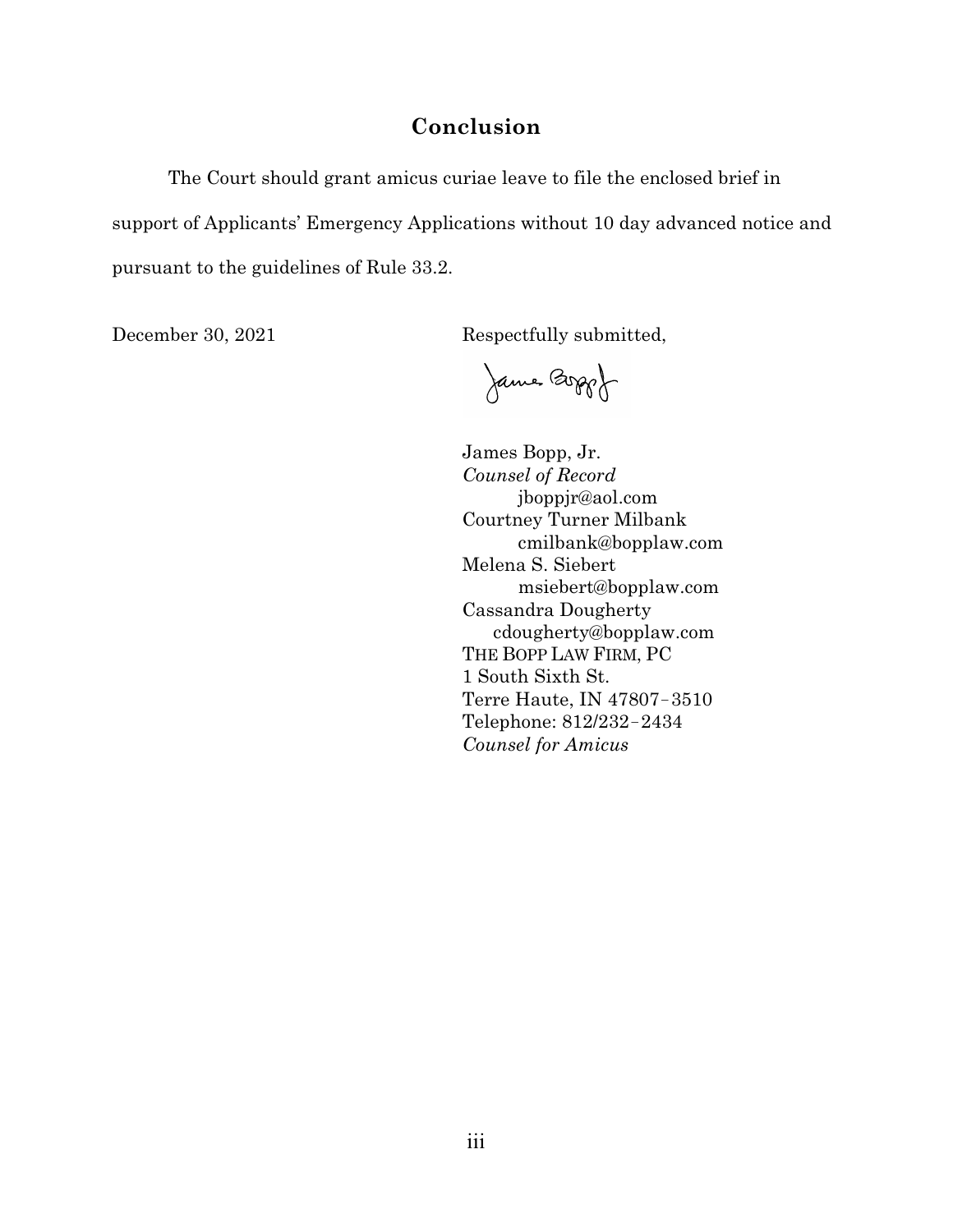## **Brief of The IU Family for Choice, not Mandates, Inc. as Amicus Curiae in Support of Applicants**

# **Table of Contents**

|           |           | I. COVID Vaccines Are a Medical Treatment, Not a Public Health Measure 3                                                                             |
|-----------|-----------|------------------------------------------------------------------------------------------------------------------------------------------------------|
| A.        |           | The FDA Classifies the COVID Injections as "CBER-Regulated<br>Biologics," or Therapeutics, Not as Traditional Vaccines. 3                            |
| <b>B.</b> |           | COVID Vaccines Do Not Prevent the Spread of the COVID Virus $3$                                                                                      |
| C.        |           | Since the COVID Vaccines Do Not Stop the Spread of COVID, They<br>Are Not a Public Health Measure, But a Medical Treatment 5                         |
|           |           |                                                                                                                                                      |
| A.        |           | OSHA Does Not Have the Authority to Mandate                                                                                                          |
|           |           |                                                                                                                                                      |
|           | 1.        | OSHA's Emergency Provisions Violate Its Stated Fundamental                                                                                           |
|           | 2.        | OSHA Has Previously Acknowledged That It Lacks the Power to                                                                                          |
|           | 3.        | Other federal agencies have indicated opposition to employers                                                                                        |
| <b>B.</b> |           | OSHA Does Not Have Police Power to Mandate Vaccinations. 10                                                                                          |
|           |           | III. OSHA's Emergency Provisions Should be Subject to Heightened Scrutiny<br>Under Both the Constitution and Under the Pre-enforcement "Harder-Look" |
|           |           |                                                                                                                                                      |
| A.        |           | Mandating Medical Treatment is Governed by Cruzan and Subsequent                                                                                     |
|           | <b>B.</b> | Jacobson Does Not Apply But If It Did, Constitutional Rights                                                                                         |
|           | C.        | Constitutional Jurisprudence Related to Forced Medical<br>Treatment, Outside of the Penal Context, Requires Heightened                               |
| D.        |           | Under Heightened Scrutiny, the Burden Shifts to OSHA to Justify its                                                                                  |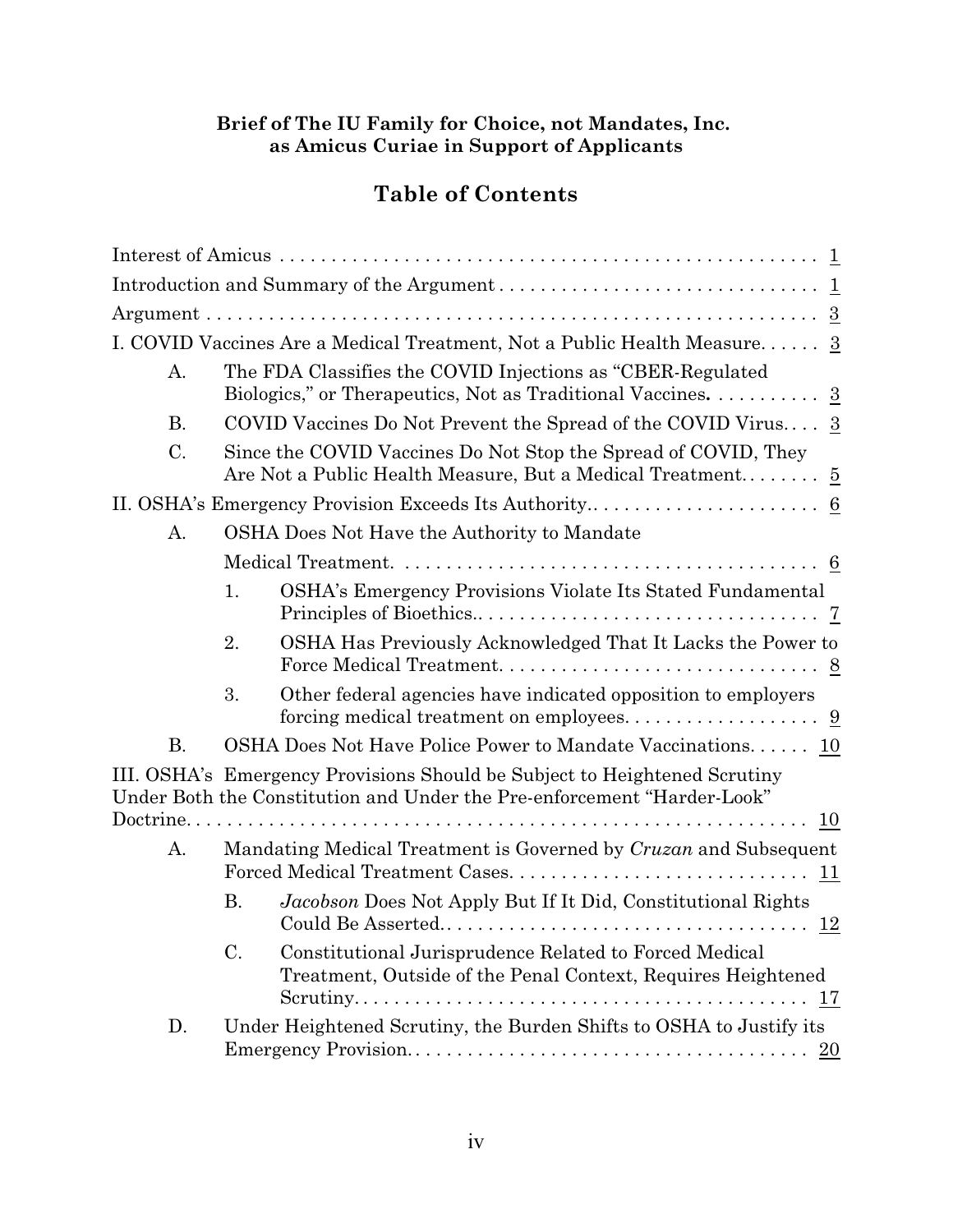| The "harder look" also required for pre-enforcement agency review |  |
|-------------------------------------------------------------------|--|
|                                                                   |  |
|                                                                   |  |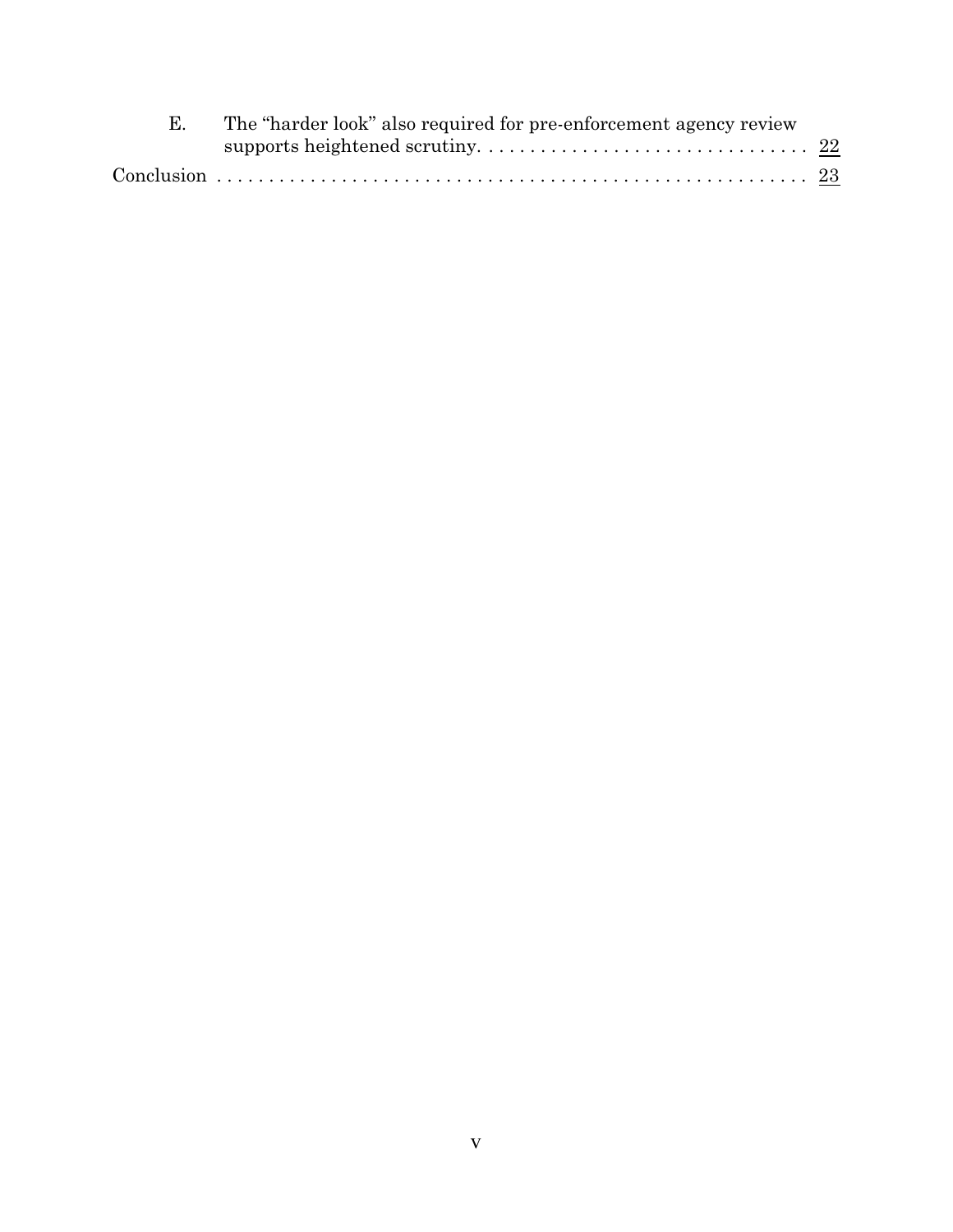# **Table of Authorities**

*Cases*

| Associated Industries of N.Y. State, Inc. v. U.S. Dept. of Labor, 487 F.2d 342 (2d Cir.                          |
|------------------------------------------------------------------------------------------------------------------|
|                                                                                                                  |
| Calvary Chapel Dayton Valley v. Sisolak, 140 S. Ct. 2603 (2020) 16, 17                                           |
| Color Pigments Mfrs. Ass'n, Inc. v. Occupational Safety & Health Admin., 16 F.3d                                 |
| <i>Cruzan v. Dir., Missouri Dep't of Health, 497 U.S. 261 (1990)</i> $11, 13, 17$                                |
| EEOC v. Neenah Paper, Inc., JVR No. 1606170018, No. 2:15-cv-00113 (W.D. Mich.                                    |
|                                                                                                                  |
|                                                                                                                  |
|                                                                                                                  |
| Jacobson v. Commonwealth of Massachusetts, 197 U.S. 11, 30 $(1905)$ $17, 18$                                     |
| McCutcheon v. Federal Election Commission, 572 U.S. 185 (2014) $\ldots \ldots \ldots \ldots \ldots \frac{21}{2}$ |
|                                                                                                                  |
| Planned Parenthood of Se. Pennsylvania v. Casey, 505 U.S. 833 (1992)  18                                         |
|                                                                                                                  |
| Roberts v. Ogdensburgh & Lake Champlain Railroad, 29 Hun, 154 12                                                 |
|                                                                                                                  |
|                                                                                                                  |
|                                                                                                                  |
|                                                                                                                  |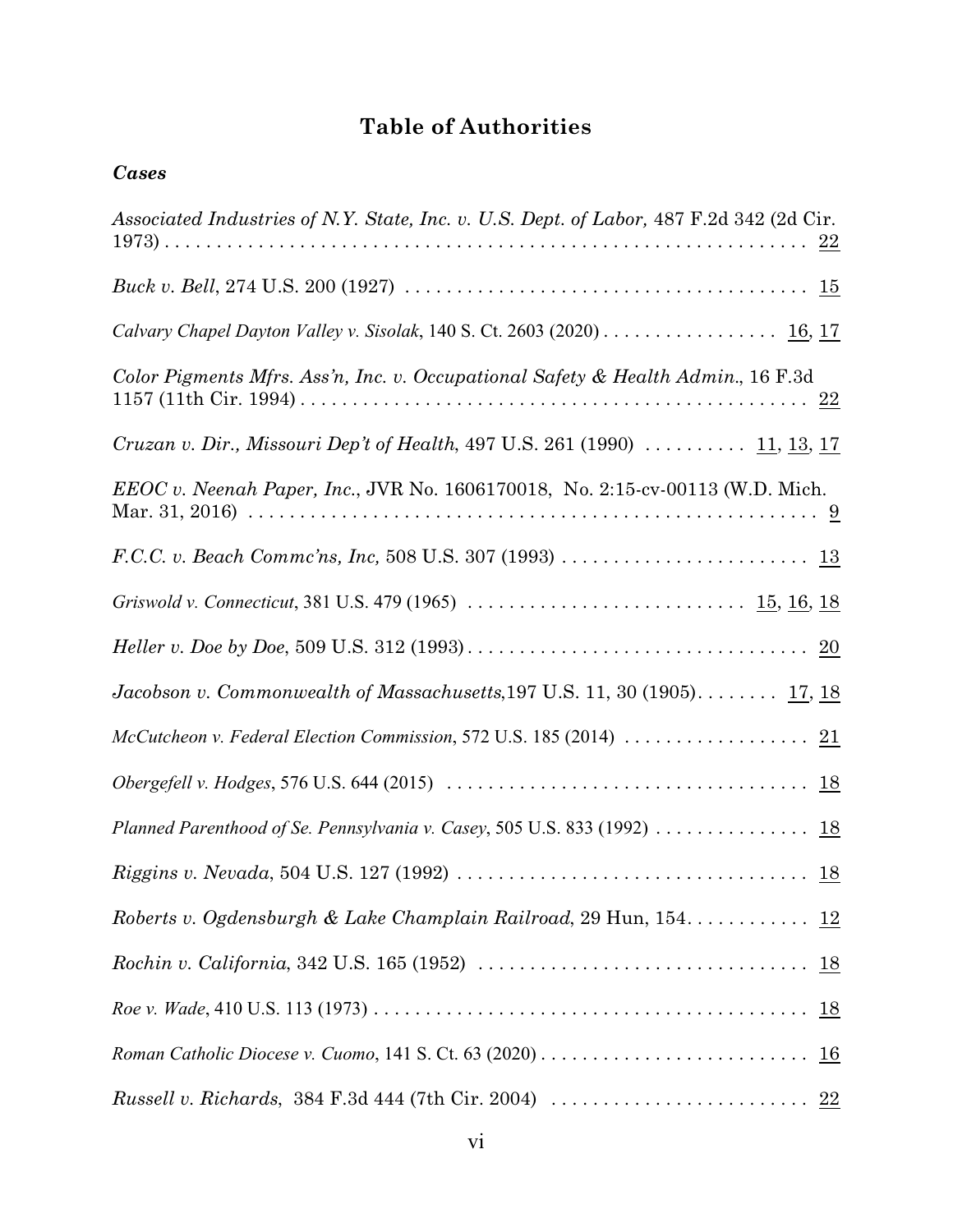| United States v. Morrison, 529 U.S. 598 (2000) $\ldots \ldots \ldots \ldots \ldots \ldots \ldots \ldots \ldots \underline{10}$   |
|----------------------------------------------------------------------------------------------------------------------------------|
| United States v. Seaton, 773 F. App'x 1013 (10th Cir. 2019) 22                                                                   |
| <i>Vitek v. Jones,</i> 445 U.S. 480 (1980) $\ldots \ldots \ldots \ldots \ldots \ldots \ldots \ldots \ldots \ldots \frac{12}{14}$ |
|                                                                                                                                  |
| Witt v. Department of the Air Force, 527 F.3d 806 (9th Cir. 2008)  22                                                            |
| Wolfe v. McDonnell, 418 U.S. 539 (1974) $\ldots \ldots \ldots \ldots \ldots \ldots \ldots \ldots \ldots \ldots \frac{19}{19}$    |
|                                                                                                                                  |
|                                                                                                                                  |

# *Constitutions, Statutes, and Rules*

## *Other Authorities*

Alicia Ault, *Can a COVID-19 Vaccine Stop the Spread? Good Question*, Medscape Medical News, (Nov. 20, 2020), <https://www.medscape.com/viewarticle/941388>.. . .  $\underline{4}$  $\underline{4}$  $\underline{4}$ 

American College of Occupational and Environmental Medicine, *About ACOEM, Code of Ethics*, [https://acoem.org/about-ACOEM/Governance/Code-of-Ethics](https://acoem.org/about-ACOEM/Governance/Code-of-Ethics%20) . . . . [7](#page-16-1)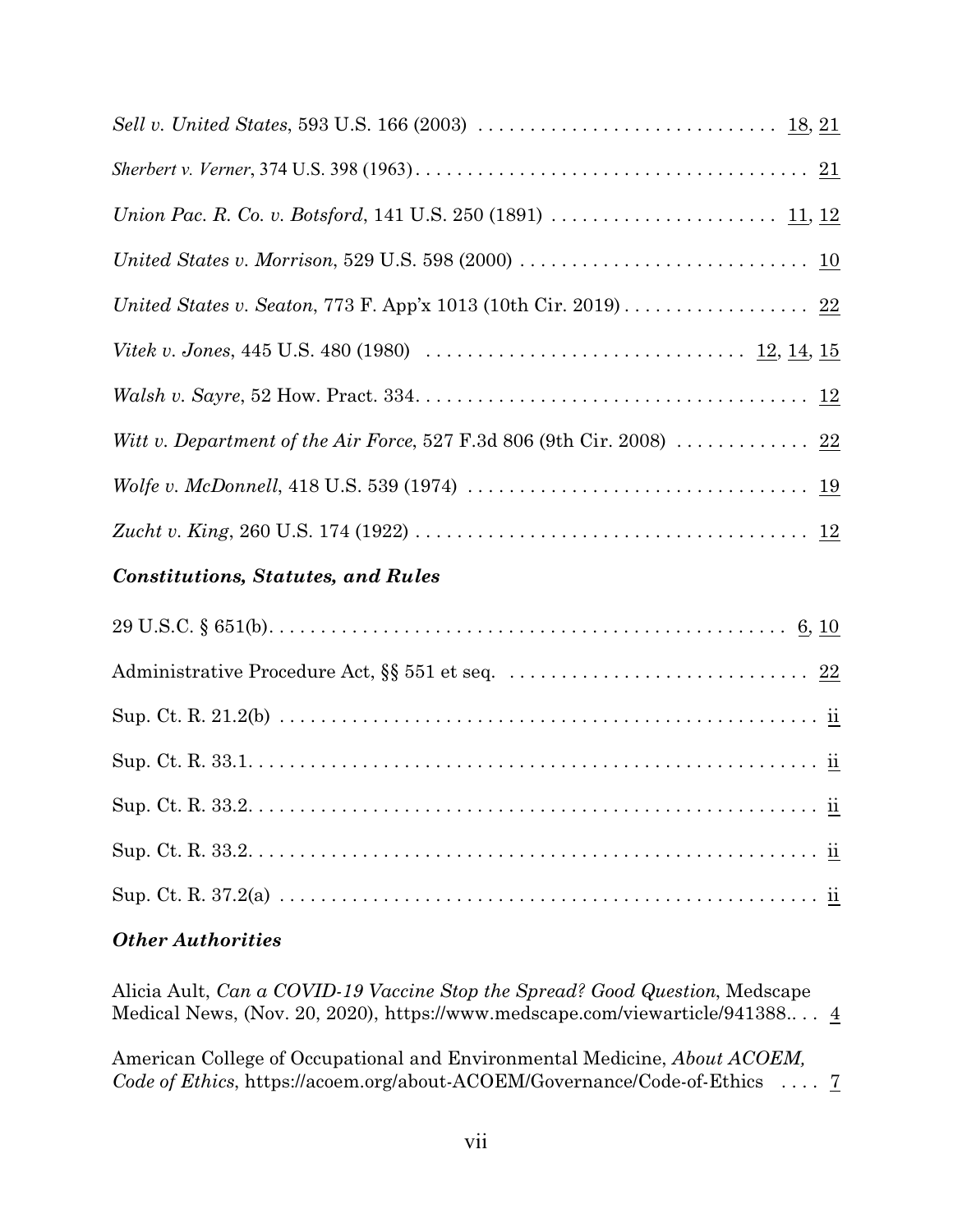| Asbestos Information Ass'n/North America v. Occupational Safety and Health<br>22                                                                                                                                                                        |
|---------------------------------------------------------------------------------------------------------------------------------------------------------------------------------------------------------------------------------------------------------|
| Centers for Disease Control and Prevention, <i>Interim Public Health</i><br>Recommendations for Fully Vaccinated People (Updated Oct. 15, 2021),<br>https://www.cdc.gov/coronavirus/2019-ncov/vaccines/fully-vaccinated-                                |
| FDA, Coronavirus (COVID-19)   CBER-Regulated Biologics,<br>https://www.fda.gov/vaccines-blood-biologics/industry-biologics                                                                                                                              |
| FDA, Coronavirus Treatment Acceleration Program (CTAP),<br>https://www.fda.gov/drugs/coronavirus-covid-19-drugs/coronavirus-treatment                                                                                                                   |
| Immunization: The Basics, CENTERS FOR DISEASE CONTROL, September 1, 2021,                                                                                                                                                                               |
| Immunization: The Basics, CENTERS FOR DISEASE CONTROL, July 18, 2021, archived<br>at<br>https://web.archive.org/web/20210718162209/https://www.cdc.gov/vaccines/vac-gen/i                                                                               |
| Josh Blackman, The Irrepressible Myth of Jacobson v. Massachusetts, 70 Buff. L.                                                                                                                                                                         |
| Judge Thomas Cooley, Cooley on Torts 29 (1st ed. 1888)  12                                                                                                                                                                                              |
| Kasen K. Riemersma, et al., Vaccinated and unvaccinated individuals have similar<br>viral loads in communities with a high prevalence of the SARS-CoV-2 delta variant,<br>medRxiv (pre-print),                                                          |
|                                                                                                                                                                                                                                                         |
| Madeline Holcombe, Fully vaccinated people who get a Covid-19 breakthrough<br>infection can transmit the virus, CDC chief says, CNN (Updated Aug. 6, 2021),<br>https://www.cnn.com/2021/08/05/health/us-coronavirus-thursday/index.html $\underline{4}$ |
| Office of Teaching & Digital Learning, Boston University School of Public Health,<br>What is Public Health?, BOSTON UNIVERSITY MEDICAL CAMPUS (October 21, 2015),<br>https://sphweb.bumc.bu.edu/otlt/MPH-Modules/PH/PublicHealthHistory 5               |
| Omicron spreading and infecting the vaccinated - WHO, Reuters (Dec. 20, 2021),<br>https://www.aol.com/news/1-omicron-                                                                                                                                   |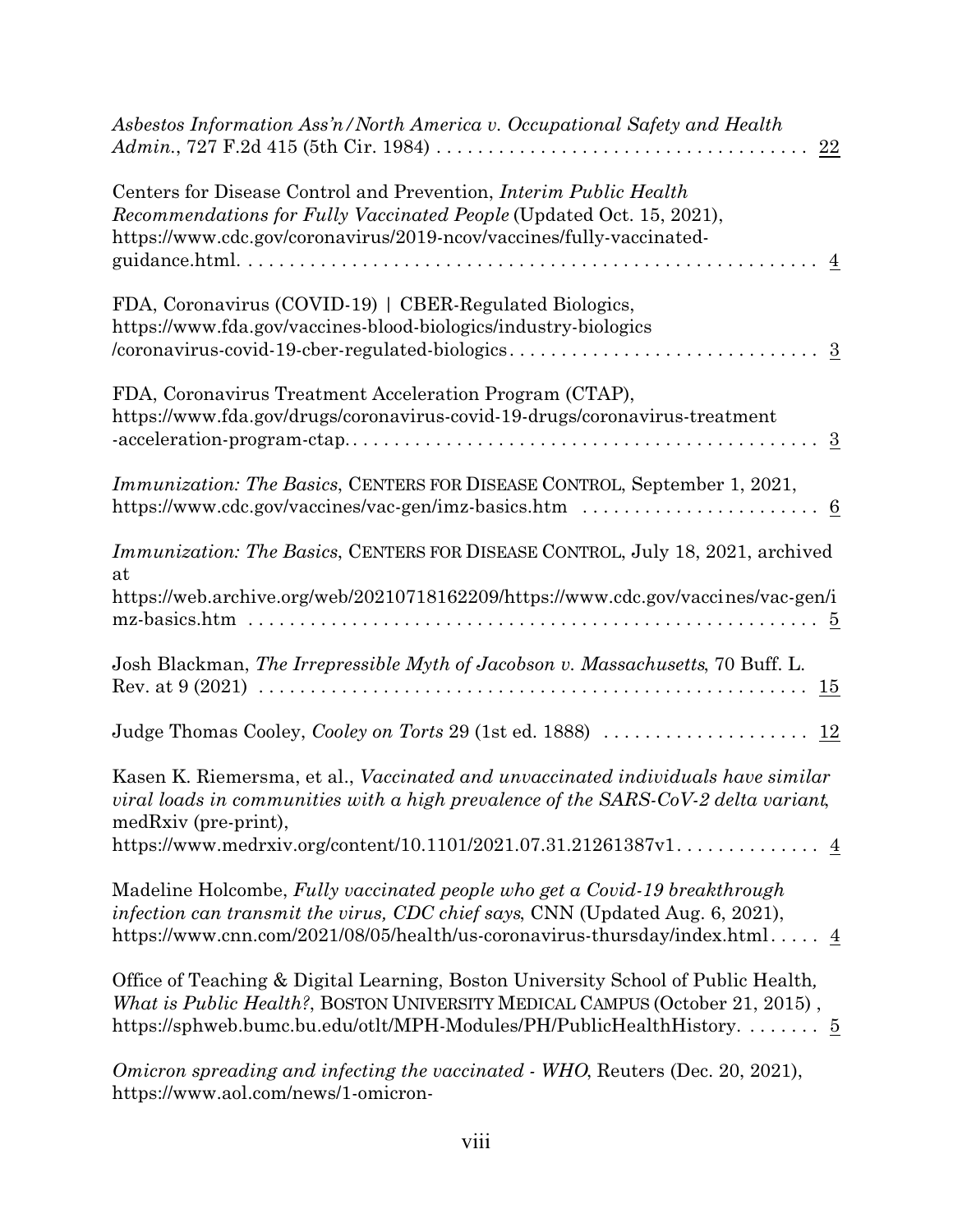| Thompson, Mark G., Interim Estimates of Vaccine Effectiveness of BNT162b2 and<br>mRNA 1273 COVID-19 Vaccines in Preventing SARS-CoV-2 Infection Among Health<br>Care Personnel, First Responders, and Other Essential and Frontline Workers-Eight<br>U.S. Locations, December 2020-March 2021,<br>https://www.cdc.gov/mmwr/volumes/70/wr/mm7013e3.htm. 4 |
|----------------------------------------------------------------------------------------------------------------------------------------------------------------------------------------------------------------------------------------------------------------------------------------------------------------------------------------------------------|
|                                                                                                                                                                                                                                                                                                                                                          |
| U.S. Dep't of Lab. OSHA Interpretation Letter to Hon. Marcy Kaptur (Nov. 9, 2009)                                                                                                                                                                                                                                                                        |
|                                                                                                                                                                                                                                                                                                                                                          |
| U.S. Dep't of Lab. OSHA Interpretation Letter to Hon. Sam Gejdenson (Aug. 6,                                                                                                                                                                                                                                                                             |
| U.S. Equal Emp. Opportunity Comm'n., ADA: Disability-Related Inquiries and<br>Medical Examinations; Terms and Conditions of Employment (Nov. 7, 2000) 9                                                                                                                                                                                                  |
| United States Department of Labor Occupational Safety and Health<br>Administration, Ethics and Confidentiality in Occupational Health,                                                                                                                                                                                                                   |
| United States Department of Labor Occupational Safety and Health<br>Administration, Ethics and Confidentiality in Occupational Health,<br>$\overline{7}$                                                                                                                                                                                                 |
| Vaccines, AMERICAN PUBLIC HEALTH ASSOCIATION,                                                                                                                                                                                                                                                                                                            |
| Weiler, Bodily Integrity: A Substantive Due Process Right to Be Free from Rape by                                                                                                                                                                                                                                                                        |
| What is Public Health?, AMERICAN PUBLIC HEALTH ASSOCIATION,                                                                                                                                                                                                                                                                                              |
|                                                                                                                                                                                                                                                                                                                                                          |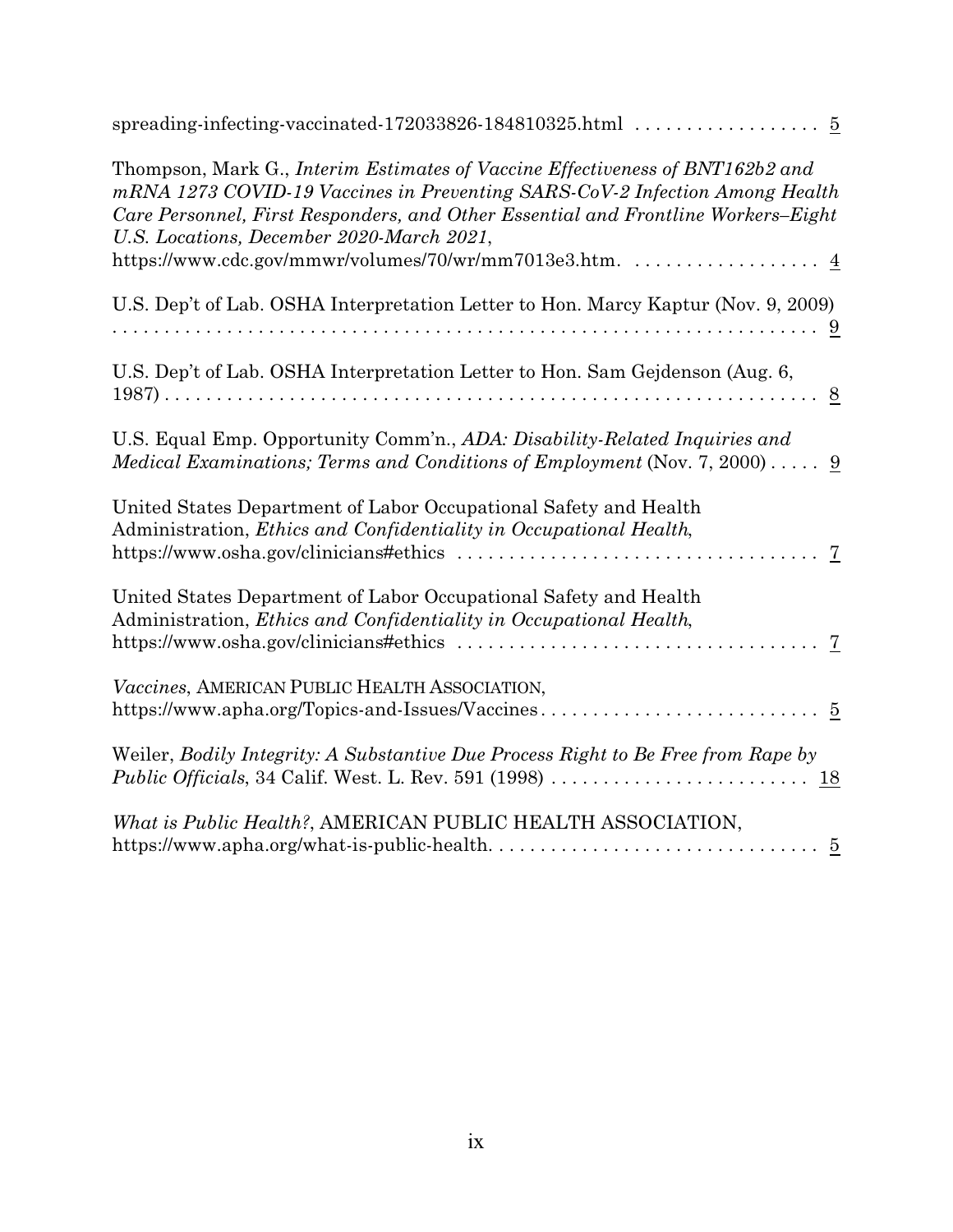## <span id="page-10-0"></span>**Interest of Amicus** 2

IUFCNM is a grassroots coalition of Indiana University students, parents, Alumni, and concerned community members advocating for medical treatment choice and equal treatment of all university students, faculty, and staff. IUFCNM stands firm in its belief that everyone has sovereignty over their own bodies and freedom of choice to make medical decisions regarding their individual health. IUFCNM opposes any form of medical segregation or discrimination regarding access to education, employment, housing, and community events.

As such, Amicus is dedicated to ensuring that mandates involving forced vaccination and forced medical treatments are analyzed under the proper applicable constitutional standards.

# <span id="page-10-1"></span>**Introduction and Summary of the Argument**

The science shows, and important government public health officials agree, that the COVID vaccines do not prevent infection by and the transmission of the COVID-19 virus ("**COVID**"). Because they do not prevent infection from and transmission of a communicable disease, *see* Part I, the COVID vaccines are properly considered medical treatments with potential benefit to the individual who takes them from more serious consequences of COVID, like hospitalization and death, but not as a public heath measure for government to mandate.

OSHA does not have the authority to mandate employees receive unwanted

<sup>&</sup>lt;sup>2</sup> No counsel for any party authored the brief in whole or in part, and no person other than amicus or its counsel made a monetary contribution to its preparation or submission. Respondents and Intervenor-Respondents consented to, and Applicants indicated that they do not oppose, the filing of the enclosed amicus brief.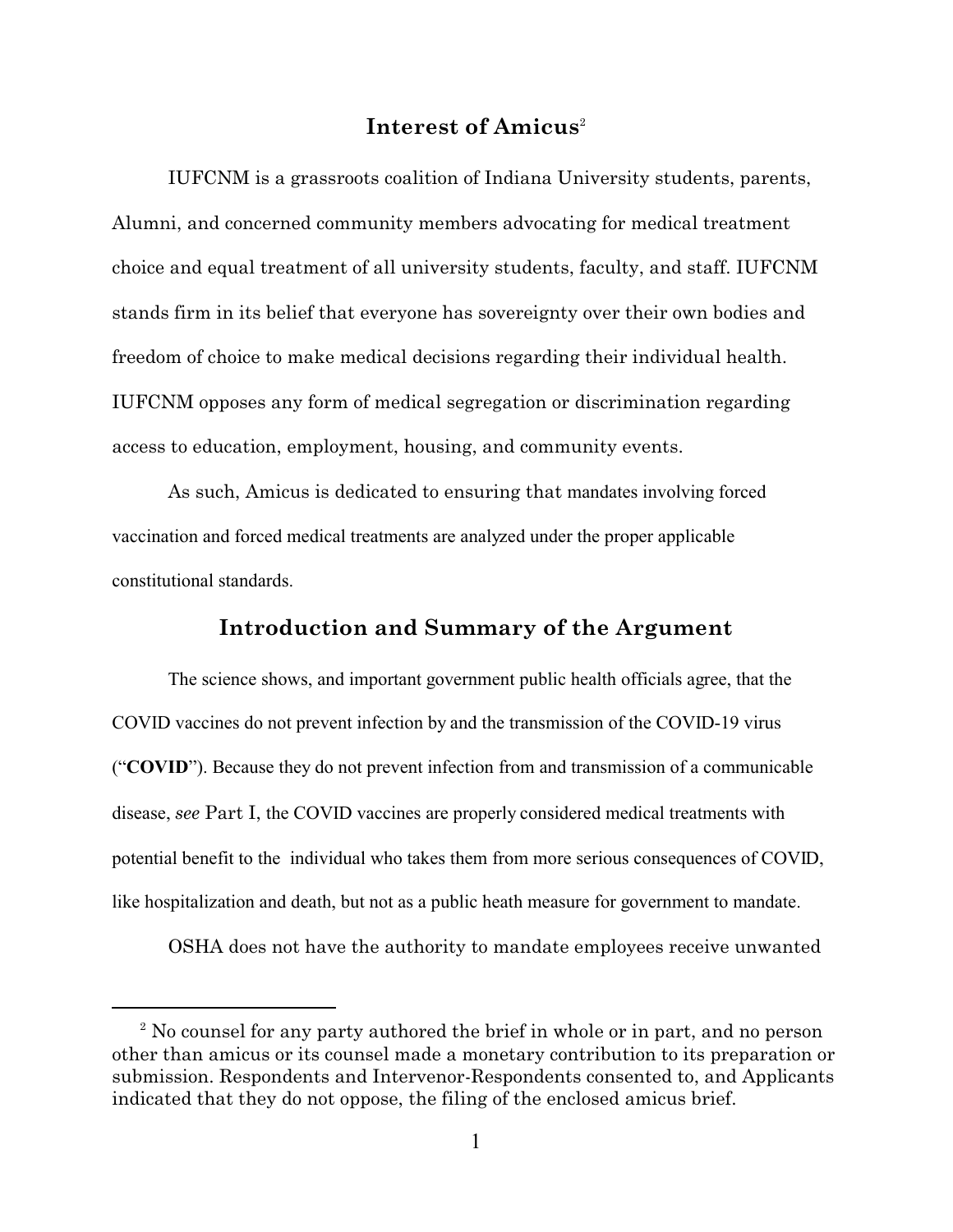medical treatment. In addition to the fact that the Emergency Provisions: (1) violate OSHA's stated fundamental values of biomedical ethics regarding mandated medical treatments; (2) contradict its previous positions on such mandates: and (3) conflict with other federal agencies' interpretations of such mandates, OSHA simply does not have the requisite police power to mandate medical treatments. Even if OSHA had the police power to force millions of private employees to take a medical treatment against their will, which it does not, it would still need to do so according to established constitutional jurisprudence and principles of judicial review. OSHA's Emergency Provisions cannot survive either the appropriate constitutional or agency review. *See* Part II.

This Court has developed doctrines to protect the infringement of constitutional rights of bodily integrity and autonomy, and of medical treatment choice, and the scrutiny level that should be applied to protect these constitutional rights, depending on the context involved. A heightened level of scrutiny should apply to OSHA's Emergency Provisions because the individual rights to bodily integrity and autonomy, and of medical treatment choice, are involved here and because there is no limiting context to those fundamental rights, such as within a prison. The harder-look substantial evidence standard required for pre-enforcement OSHA actions mirrors that of heightened constitutional scrutiny in that the government bears the burden of proof and OSHA's Emergency Provisions fail this scrutiny. *See* Part III.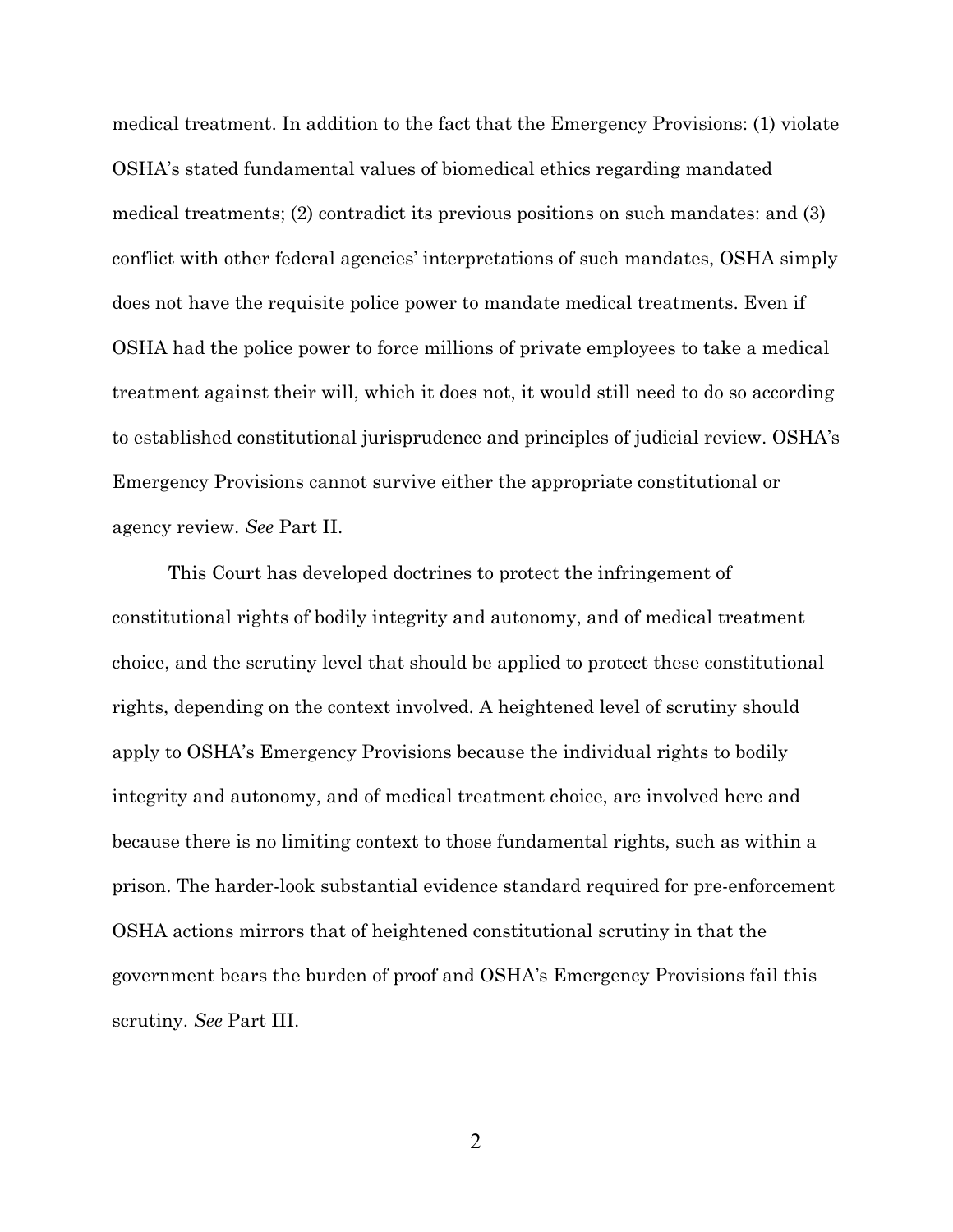## <span id="page-12-0"></span>**Argument**

## <span id="page-12-1"></span>**I. COVID Vaccines Are a Medical Treatment, Not a Public Health Measure.**

Currently, there are three available COVID injections on the market: the Moderna and Pfizer injections, which utilize mRNA technology, and the Johnson & Johnson injection, which utilizes a virus-based technology, and only Pfizer has received full FDA approval for use in adults over the age of sixteen. While these injections are colloquially referred to as "vaccines," the COVID injections differ from traditional vaccines in new "gene-transfer technology" and in that the injections do not prevent infection, re-infection, or transmission of the COVID virus, the key elements of a traditional vaccine. Instead, the COVID injections operate as medical treatments or therapeutics by lessening symptoms and severity of virus infection.

## <span id="page-12-2"></span>**A. The FDA Classifies the COVID Injections as "CBER-Regulated Biologics," or Therapeutics, Not as Traditional Vaccines.**

The COVID injections are not "vaccines" in the traditional sense in that they utilize a new "gene-transfer technology," and the FDA classifies them as "CBER-Regulated Biologics" or "therapeutics."<sup>3</sup>

#### <span id="page-12-3"></span>**B. COVID Vaccines Do Not Prevent the Spread of the COVID Virus.**

<span id="page-12-5"></span>While the vaccines appear to be 95% effective at preventing severe illness

<span id="page-12-4"></span><sup>3</sup> FDA, Coronavirus (COVID-19) | CBER-Regulated Biologics, [https://www.fda.gov/vaccines-blood-biologics/industry-biologics](https://www.fda.gov/vaccines-blood-biologics/industry-biologics/coronavirus-covid-19-cber-regulated-biologics) [/coronavirus-covid-19-cber-regulated-biologics;](https://www.fda.gov/vaccines-blood-biologics/industry-biologics/coronavirus-covid-19-cber-regulated-biologics) FDA, Coronavirus Treatment Acceleration Program (CTAP), [https://www.fda.gov/drugs/coronavirus-covid-19-drugs/coronavirus-treatment -accel](https://www.fda.gov/drugs/coronavirus-covid-19-drugs/coronavirus-treatment-acceleration-program-ctap)[eration-program-ctap](https://www.fda.gov/drugs/coronavirus-covid-19-drugs/coronavirus-treatment-acceleration-program-ctap).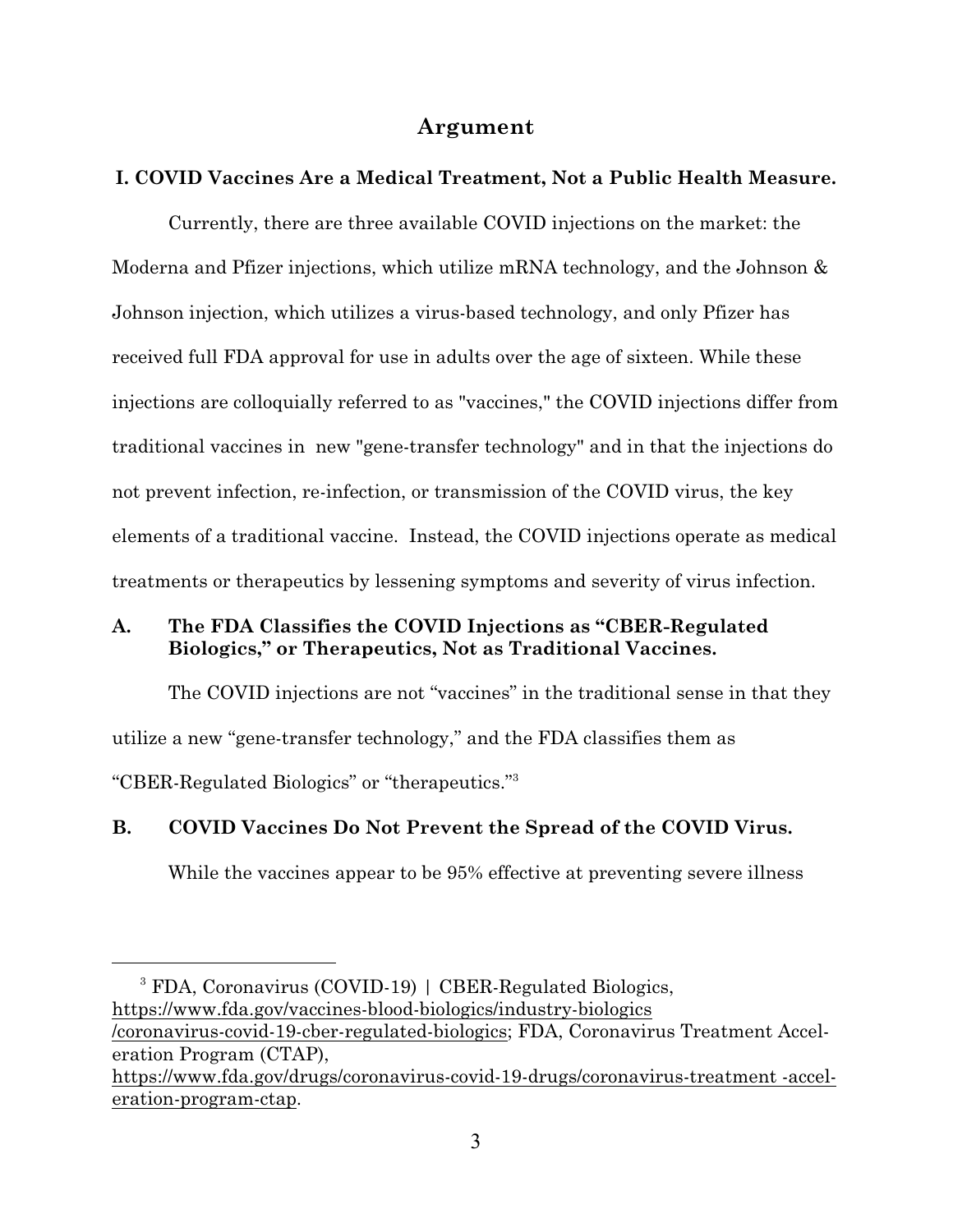and death, they do not prevent infection or transmission of the COVID virus.<sup>4</sup> Dr. Corey, who oversaw the vaccine trials for the NIH COVID-19 Prevention Network, said "the studies aren't designed to assess transmission. They don't ask that question and there's no information on this at this point in time."<sup>5</sup>

The CDC agrees that vaccinated people can still become infected and that "[f]ully vaccinated people who do become infected can transmit it to others."<sup>6</sup> The CDC Director acknowledges that the vaccines do not stop the transmission of the Delta strain.<sup>7</sup> Thus, vaccinated and unvaccinated individuals may have similar viral loads, thereby having the same risk of transmitting the virus.<sup>8</sup>

The World Health Organization's chief scientist also agrees that the Omicron variant is spreading even faster that the Delta variant was and is much better at

<span id="page-13-4"></span><sup>4</sup> Thompson, Mark G., *Interim Estimates of Vaccine Effectiveness of BNT162b2 and mRNA 1273 COVID-19 Vaccines in Preventing SARS-CoV-2 Infection Among Health Care Personnel, First Responders, and Other Essential and Frontline Workers–Eight U.S. Locations, December 2020-March 2021*, <https://www.cdc.gov/mmwr/volumes/70/wr/mm7013e3.htm>.

<span id="page-13-0"></span><sup>5</sup> Alicia Ault, *Can a COVID-19 Vaccine Stop the Spread? Good Question*, Medscape Medical News, (Nov. 20, 2020), <https://www.medscape.com/viewarticle/941388>.

<span id="page-13-1"></span><sup>6</sup> Centers for Disease Control and Prevention, *Interim Public Health Recommendations for Fully Vaccinated People* (Updated Oct. 15, 2021), [https://www.cdc.gov/coronavirus/2019-ncov/vaccines/fully-vaccinated](https://www.cdc.gov/coronavirus/2019-ncov/vaccines/fully-vaccinated-guidance.html)[guidance.html](https://www.cdc.gov/coronavirus/2019-ncov/vaccines/fully-vaccinated-guidance.html).

<span id="page-13-3"></span><sup>7</sup> Madeline Holcombe, *Fully vaccinated people who get a Covid-19 breakthrough infection can transmit the virus, CDC chief says*, CNN (Updated Aug. 6, 2021), <https://www.cnn.com/2021/08/05/health/us-coronavirus-thursday/index.html>

<span id="page-13-2"></span><sup>8</sup> Kasen K. Riemersma, et al., *Vaccinated and unvaccinated individuals have similar viral loads in communities with a high prevalence of the SARS-CoV-2 delta variant*, medRxiv (pre-print),

<https://www.medrxiv.org/content/10.1101/2021.07.31.21261387v1>*.*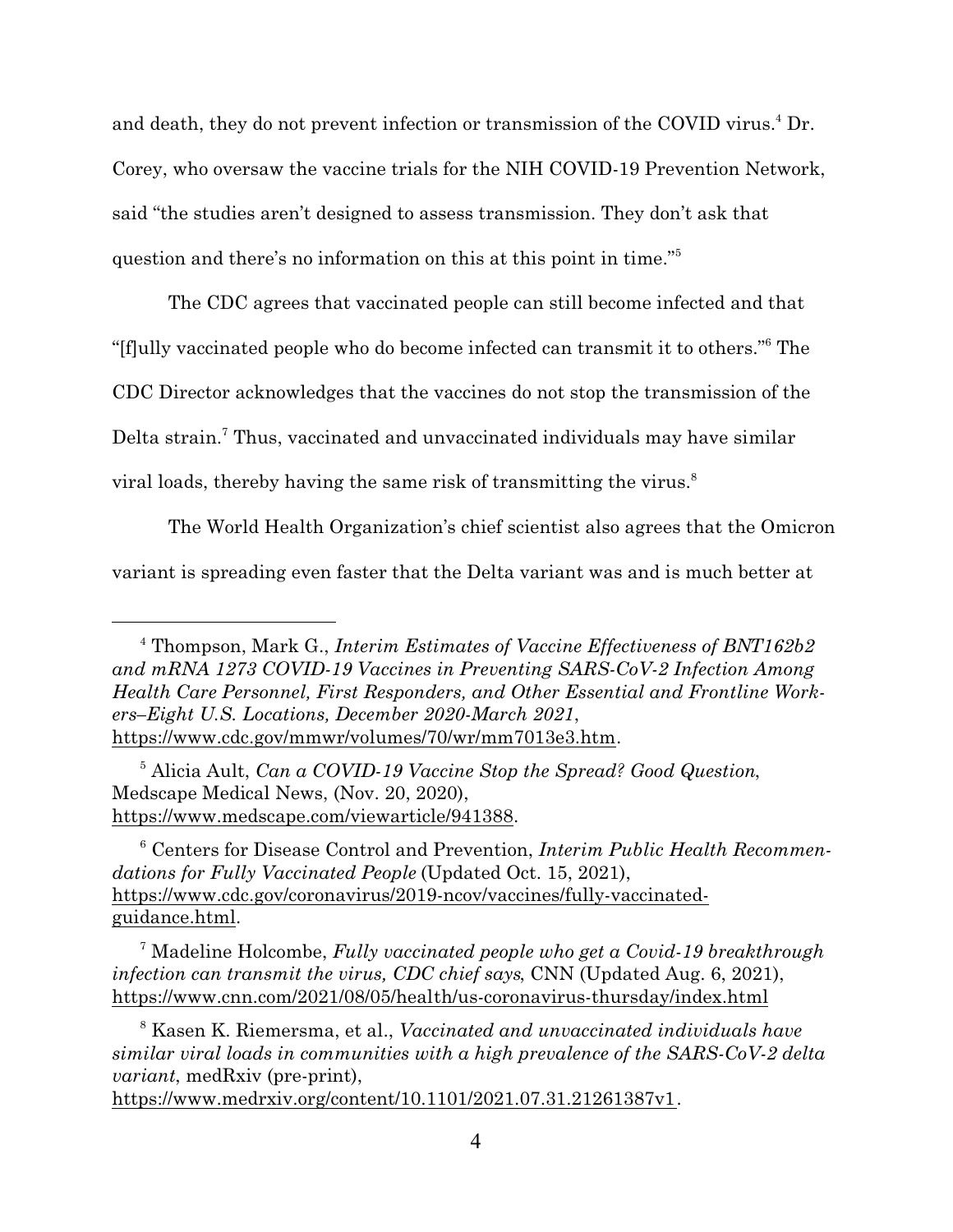evading the antibodies generated by the COVID vaccines.<sup>9</sup>

## <span id="page-14-0"></span>**C. Since the COVID Vaccines Do Not Stop the Spread of COVID, They Are Not a Public Health Measure, But a Medical Treatment.**

As the American Public Health Association explains, "Public Health promotes and protects the health of people and communities where they live, learn, work and play. While a doctor treats people who are sick, those of us working in public health try to prevent people from getting sick or injured in the first place."<sup>10</sup> Thus, public health professionals promote vaccines for "vaccine-preventable diseases that can be a threat to our health."<sup>11</sup> The understanding that public health involves control of communicable diseases is long-standing, dating to at least  $1920.<sup>12</sup>$ 

Prior to August of this year, the CDC defined "vaccine" in conformance with the traditional understanding that vaccines are a public health measure: "a product that stimulates a person's immune system to produce immunity to a specific disease, protecting the person from that disease."<sup>13</sup> However, the CDC recently

<span id="page-14-3"></span><sup>9</sup> *Omicron spreading and infecting the vaccinated - WHO*, Reuters (Dec. 20, 2021), [https://www.aol.com/news/1-omicron- spread](https://www.aol.com/news/1-omicron-spreading-infecting-vaccinated-172033826-184810325.html)[ing-infecting-vaccinated-172033826-184810325.html](https://www.aol.com/news/1-omicron-spreading-infecting-vaccinated-172033826-184810325.html).

<span id="page-14-5"></span><sup>10</sup> *What is Public Health?*, AMERICAN PUBLIC HEALTH ASSOCIATION, <https://www.apha.org/what-is-public-health> (last visited November 17, 2021).

<span id="page-14-4"></span><sup>11</sup> *Vaccines*, AMERICAN PUBLIC HEALTH A[SSOCIATION](https://www.apha.org/Topics-and-Issues/Vaccines), <https://www.apha.org/Topics-and-Issues/Vaccines> (last visited November 17, 2021).

<span id="page-14-2"></span><sup>12</sup> Office of Teaching & Digital Learning, Boston University School of Public Health*, What is Public Health?*, BOSTON UNIVERSITY MEDICAL CAMPUS (October 21, 2015) ,<https://sphweb.bumc.bu.edu/otlt/MPH-Modules/PH/PublicHealthHistory>.

<span id="page-14-1"></span><sup>13</sup> Immunization: The Basics, CENTERS FOR DISEASE CONTROL, July 18, 2021, archived at [https://web.archive.org/web/20210718162209/https://www.cdc.gov/vaccines/vac-gen/i](https://web.archive.org/web/20210718162209/https://www.cdc.gov/vaccines/vac-gen/imz-basics.htm)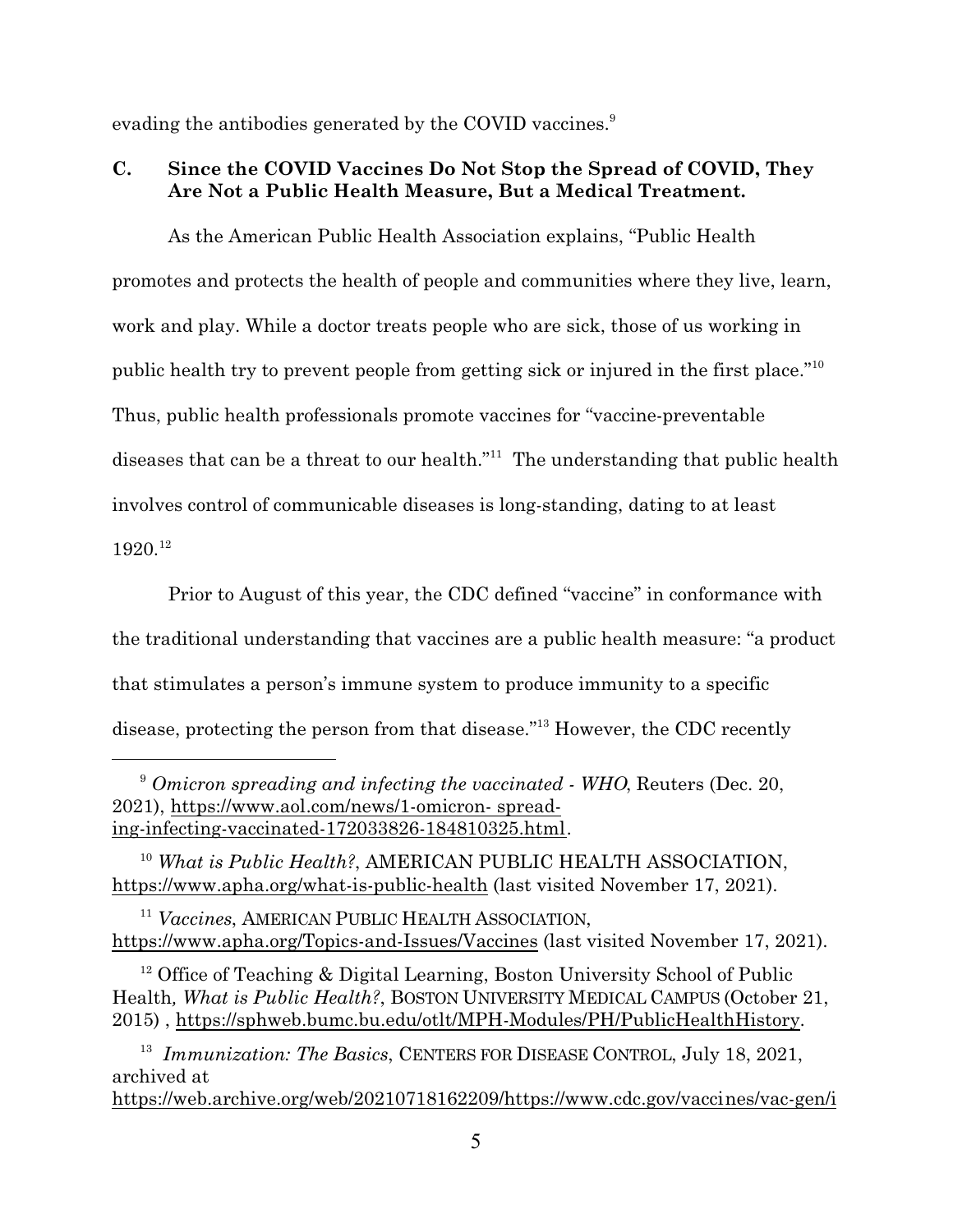changed the definition of "vaccine" to "[a] preparation that is used to stimulate the body's immune response against diseases."<sup>14</sup> Thus, the CDC eliminated the public health component of producing "immunity to a specific disease, protecting the person from that disease." Regardless of this redefinition of vaccine, the scientific evidence establishes that COVID vaccines should not be viewed as a public health measure to prevent the spread of disease, since they do not stop the spread of the virus, but instead viewed as a medical treatment designed to provide therapeutic benefits to the individual who contracts COVID.

#### <span id="page-15-0"></span>**II. OSHA's Emergency Provision Exceeds Its Authority.**

<span id="page-15-2"></span>Congress did not give OSHA clear authority to mandate medical treatment to employees via regulatory fiat. OSHA is authorized "to assure so far as possible every working man and woman in the Nation safe and healthful working conditions." 29 U.S.C. § 651(b). OSHA's Congressional authorization does not give it plenary police power over matters of individual medical treatment, or even public health, disguised under the broad veil of worker safety.

## <span id="page-15-1"></span>**A. OSHA Does Not Have the Authority to Mandate Medical Treatment.**

OSHA emphasizes personal autonomy in regulating safe and health working conditions and has issued prior interpretations of its positions on flu shots, medical examinations, and medication as a condition of employment that make clear that

mz-basics.htm (last visited December 30, 2021).

<span id="page-15-3"></span><sup>&</sup>lt;sup>14</sup> Immunization: The Basics, CENTERS FOR DISEASE CONTROL, September 1, 2021,<https://www.cdc.gov/vaccines/vac-gen/imz-basics.htm> (last visited November 16, 2021).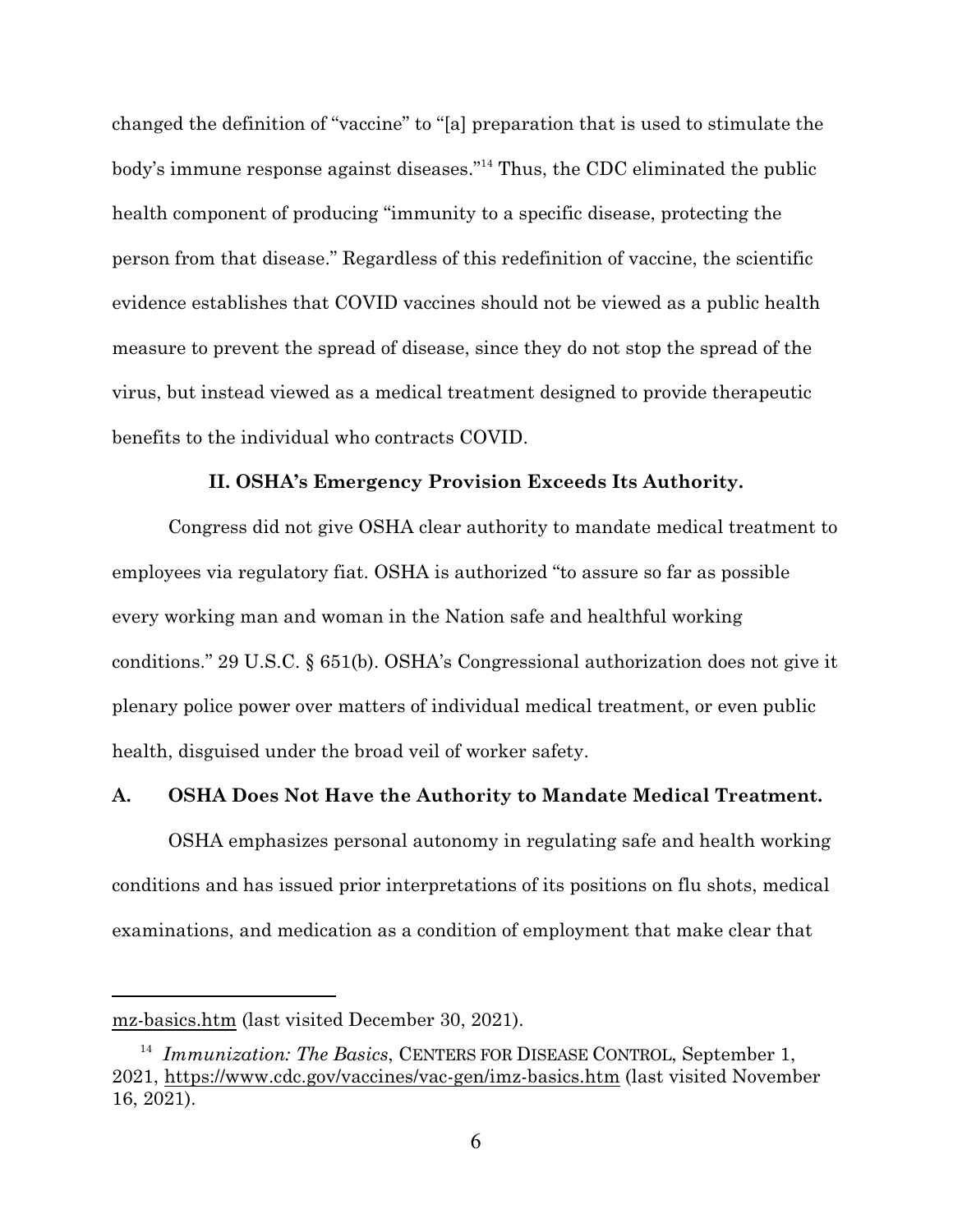OSHA believes that they have no authority to mandate medical treatment. Lastly, other federal agencies have indicated that employers violate federal law by forcing employees to take a medical treatment.

#### <span id="page-16-0"></span>**1. OSHA's Emergency Provisions Violate Its Stated Fundamental Principles of Bioethics.**

OSHA's mission is to assure safe and healthy working conditions for working men and women by developing, setting and enforcing standards and by providing outreach, education, training and compliance assistance, which adhere to fundamental principles of bioethics, including voluntary and informed consent to medical treatment. OSHA cites the American College of Occupational and Environmental Medicine (ACOEM) to establish "the fundamental principles of bioethics as they relate to the practice of occupational health," which limits OSHA's power.<sup>15</sup>

<span id="page-16-2"></span><span id="page-16-1"></span>ACOEM's Code of Ethics establishes that one of its fundamental bioethical values is that of "autonomy."<sup>16</sup> This value characterizes the physician as "advisor" to an autonomous patient. *Id.* Pursuant to this belief, the "center of patient care is not in the physician's office or in the hospital; it is where people live their lives – in the home and in the workplace. *Id.* "It is in the home and the workplace that *patients*

<span id="page-16-3"></span><sup>&</sup>lt;sup>15</sup> United States Department of Labor Occupational Safety and Health Administration, *Ethics and Confidentiality in Occupational Health*, [https://www.osha.gov/clinicians#ethics](https://www.osha.gov/clinicians#ethics%20) (last visited Dec. 28, 2021).

<sup>16</sup> American College of Occupational and Environmental Medicine, *About ACOEM, Code of Ethics*,

[https://acoem.org/about-ACOEM/Governance/Code-of-Ethics](https://acoem.org/about-ACOEM/Governance/Code-of-Ethics%20) (last visited Dec. 28, 2021).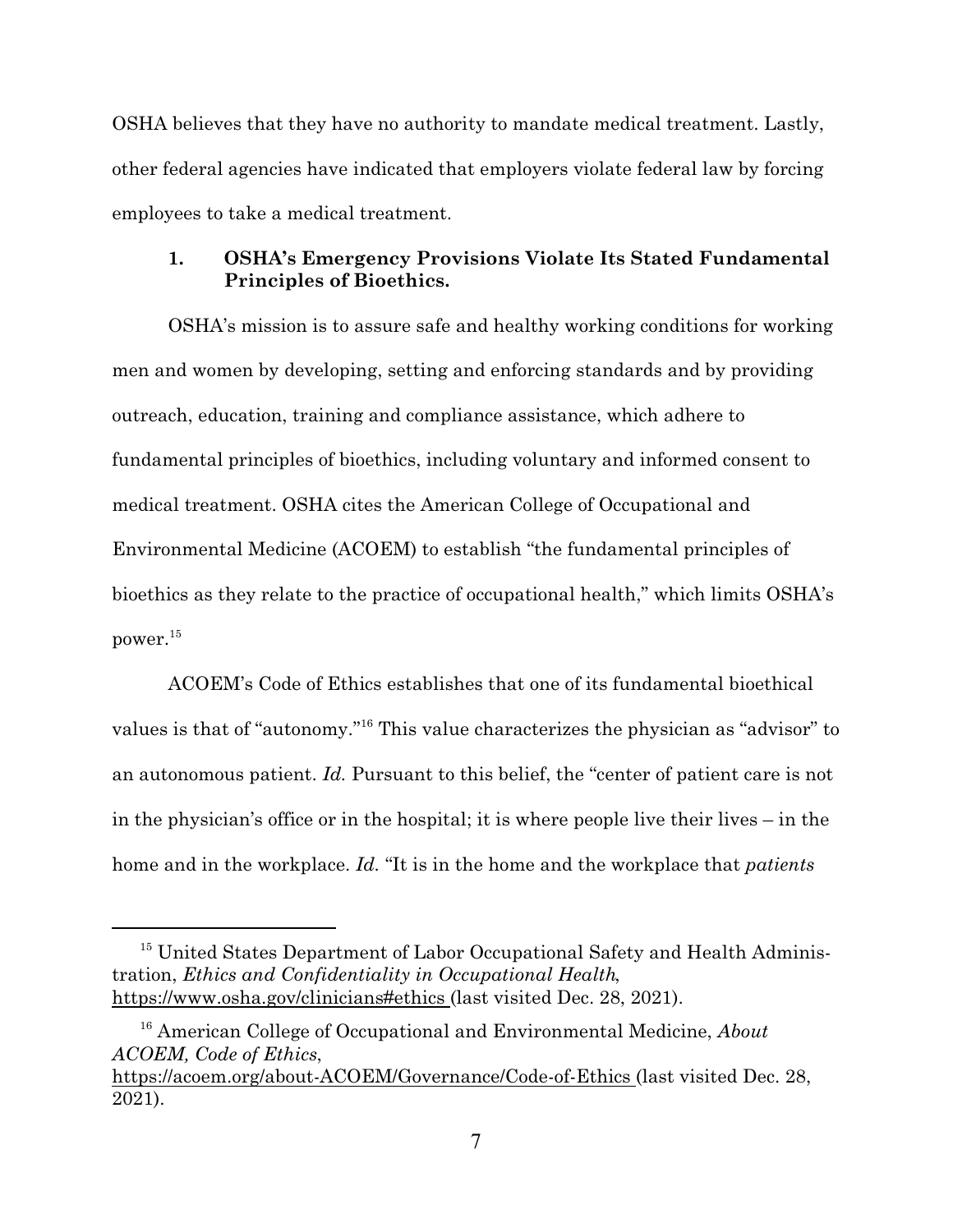make the daily choices that determine their health." *Id.* (emphasis added). This value respects the idea that the individual best understands his or her own best interests. *Id.*

OSHA's Emergency Provisions, however, violate its own fundamental bioethical values, that limits its power, by nullifying the principle of personal autonomy in medical decision-making. Instead, OSHA seeks to override millions of employees' personal medical decision by mandating a medical treatment in the form of a COVID vaccine. OSHA's Emergency Provisions conflict not only with its fundamental values, but also conflict with its own understanding of the limits of its own power.

## <span id="page-17-0"></span>**2. OSHA Has Previously Acknowledged That It Lacks the Power to Force Medical Treatment.**

OSHA's previous positions on medical treatments such as mandatory flu shots and medical examinations demonstrate that they understood that OSHA does not have the power to mandate medical treatment. For instance, OSHA issued an interpretation on OSHA's policy regarding medical surveillance stating that "OSHA does not require an employer to force the employees to take medical examinations." U.S. Dep't of Lab. OSHA Interpretation Letter to Hon. Sam Gejdenson (Aug. 6, 1987).<sup>17</sup> Likewise, in response to H1N1, OSHA's position on mandatory flu shots for employees stated, "although OSHA does not specifically require employees to take

<span id="page-17-1"></span><sup>&</sup>lt;sup>17</sup> Interpretation letter referenced found at:

<https://www.osha.gov/laws-regs/standardinterpretations/1987-08-06> (last checked Dec. 29, 2021).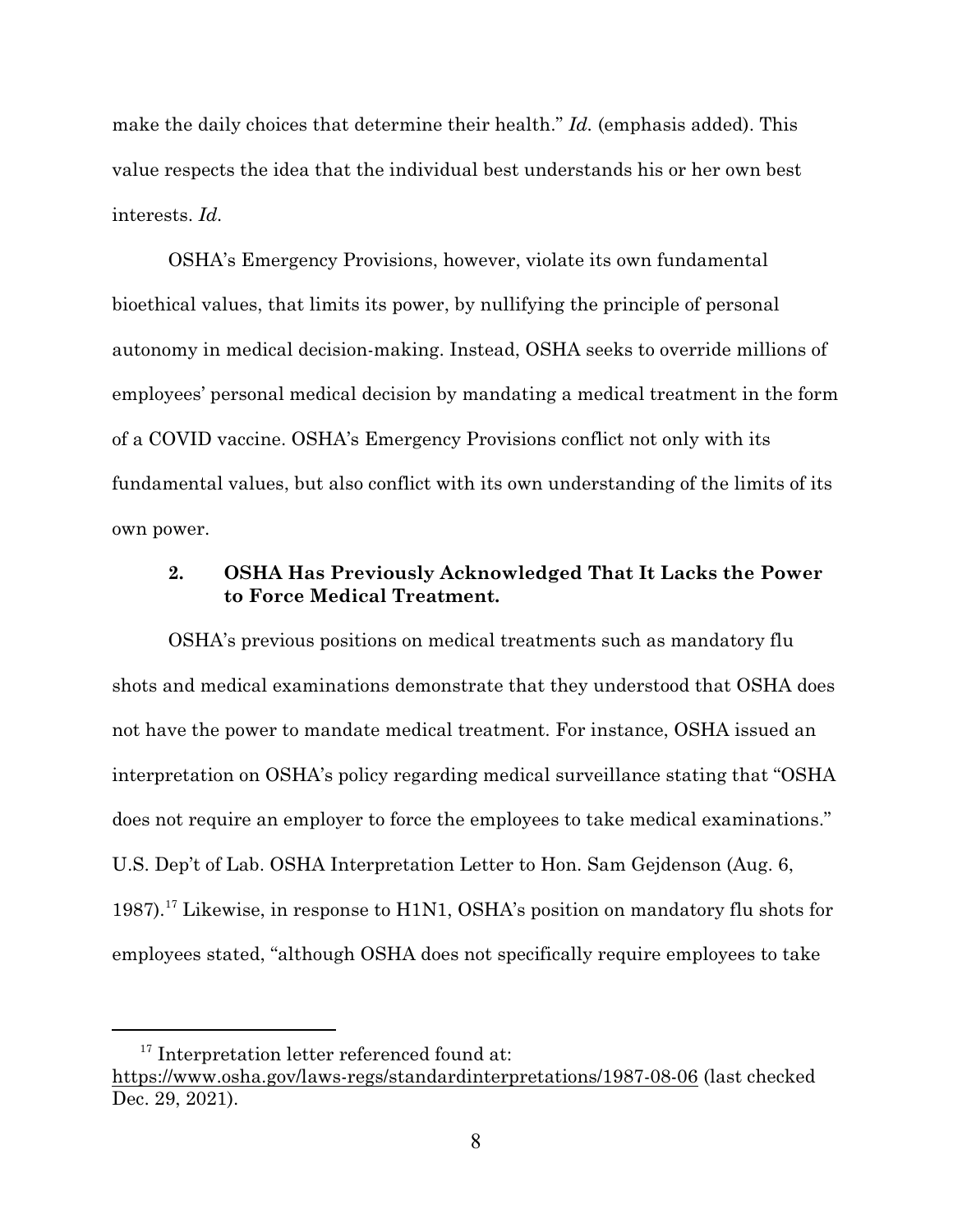<span id="page-18-2"></span>vaccines, an employer may do so." U.S. Dep't of Lab. OSHA Interpretation Letter to Hon. Marcy Kaptur (Nov. 9, 2009).<sup>18</sup>

These prior interpretations by OSHA of its power seriously undermines its claim that it has the power to mandate employees to receive medical treatment, via a COVID vaccine.

#### <span id="page-18-3"></span><span id="page-18-0"></span>**3. Other federal agencies have indicated opposition to employers forcing medical treatment on employees.**

The EEOC has consistently rejects the idea that employers can force unwilling employees to take medication. For instance, when asked whether an employer can require an employee to take medication as a condition of employment, the EEOC said that "the decision to take medication should be made by the employee with a disability, and not by the employer." U.S. Equal Emp. Opportunity Comm'n., *ADA: Disability-Related Inquiries and Medical Examinations; Terms and* Conditions of Employment (Nov. 7, 2000).<sup>19</sup> Instead of forcing medication on employees, the EEOC stated that employer should focus on whether an employees is having performance or conduct problems and handle those accordingly. *Id.*

In 2015, the EEOC also sued a Michigan paper mill for requiring an employee to take anti-epileptic medication under observation during his shifts. *EEOC v. Neenah Paper, Inc.*, JVR No. 1606170018, No. 2:15-cv-00113 (W.D. Mich.

<span id="page-18-1"></span><sup>&</sup>lt;sup>18</sup> Interpretation letter referenced found at:

<https://www.osha.gov/laws-regs/standardinterpretations/2009-11-09> (last checked Dec. 29, 2021).

<sup>&</sup>lt;sup>19</sup> Discussion letter referenced found at: <https://www.eeoc.gov/foia/eeoc-informal-discussion-letter-16> (last checked Dec. 29, 2021).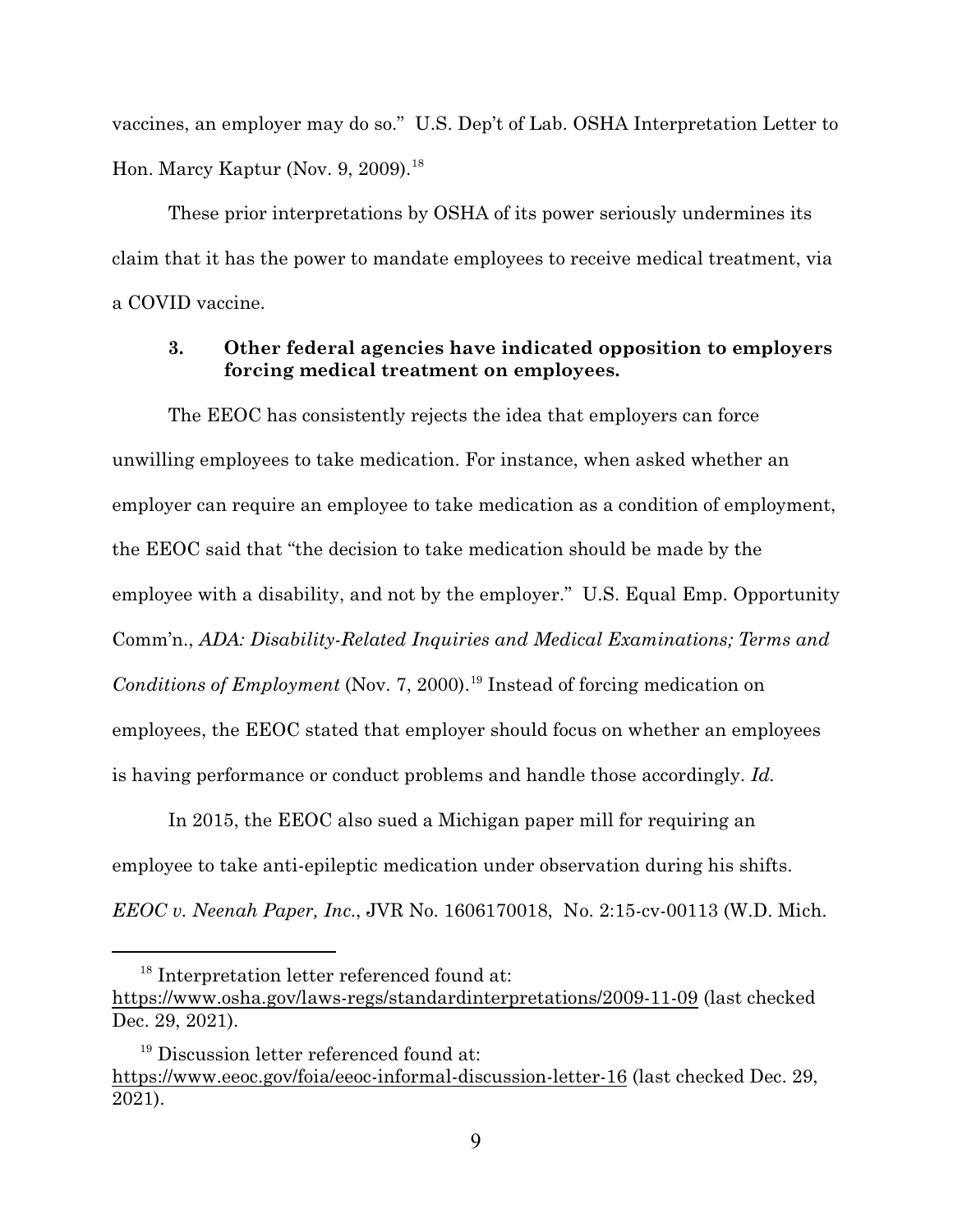Mar. 31, 2016). Thus, the EEOC objects to employers forcing employees to take medications as a condition of employment.

Thus, OSHA's Emergency Provisions: (1) violate OSHA's stated fundamental values of biomedical ethics regarding mandated medical treatments that limits its authority; (2) contradict its previous positions rejecting such mandates: and (3) conflict with other federal agencies' rejections of such employer mandates,

#### <span id="page-19-0"></span>**B. OSHA Does Not Have Police Power to Mandate Vaccinations.**

<span id="page-19-2"></span>Furthermore, OSHA simply does not have the requisite police power to mandate medical treatments. This Court "always ha[s] rejected readings of the Commerce Clause and the scope of federal power that would permit Congress to exercise a police power." *United States v. Morrison*, 529 U.S. 598, 618-19 (2000). Congress passed the Occupational Safety and Health Act under its Commerce Clause authority "to assure so far as possible every working man and woman in the Nation safe and healthful working conditions." 29 U.S.C. § 651(b). Under the U.S. Constitution, States have police power, not federal agencies—and even the States' police powers are limited by the Constitution and these police powers must be exercised within the boundaries set by constitutional jurisprudence.

### <span id="page-19-3"></span><span id="page-19-1"></span>**III. OSHA's Emergency Provisions Should be Subject to Heightened Scrutiny Under Both the Constitution and Under the Pre-enforcement "Harder-Look" Doctrine.**

Even if OSHA had the statutory or police power to force millions of private employees to take a medical treatment against their will, which it does not, it would still need to do so according to established constitutional principles and principles of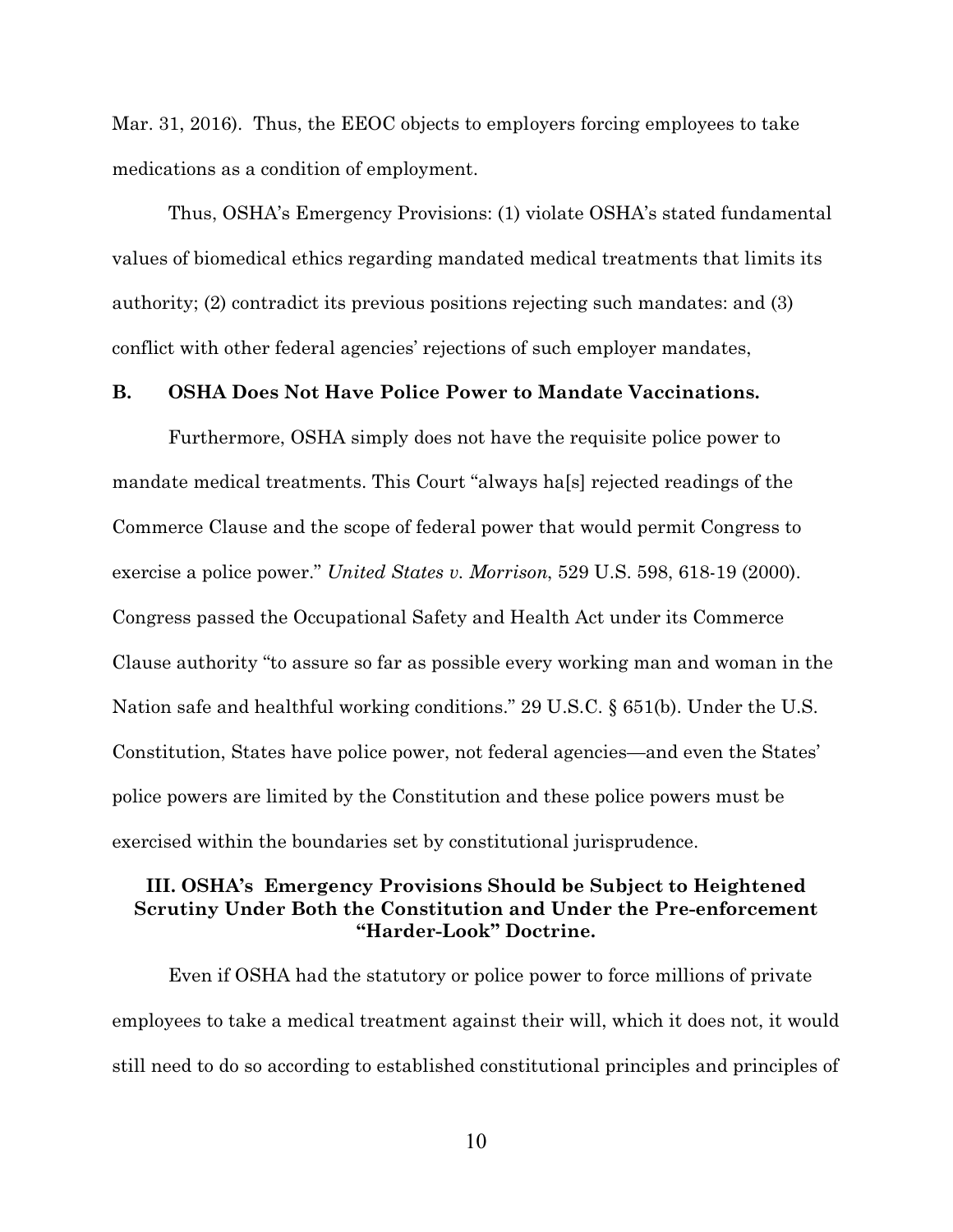agency review, which require heightened scrutiny.

This Court has developed constitutional doctrines to protect the infringement of constitutional rights of bodily integrity and autonomy, and of medical treatment choice, through a heightened level of scrutiny, with one limited exception. This certainly applies here when medical treatment is mandated by government. OSHA forces employees to make a choice: retain your rights to bodily integrity and autonomy, and of medical treatment choice, or either: (1) take the COVID vaccine; or (2) submit to frequent testing and masking. OSHA is not permitted under the U.S. Constitution to force such a choice on employees.

Pre-enforcement review of agency actions also requires this Court to take a "harder look" of such actions. This harder-look is comparable to a heightened level of constitutional scrutiny in the key aspect of which party has the burden of proof. Applicants urge constitutional avoidance, because the constitutional questions at stake here are critical, and *Amicus* urges this Court to consider the proper level of scrutiny when analyzing OSHA's Emergency Provisions.

## <span id="page-20-0"></span>**A. Mandating Medical Treatment is Governed by** *Cruzan* **and Subsequent Forced Medical Treatment Cases.**

<span id="page-20-2"></span><span id="page-20-1"></span>Our constitutional history and heritage have repeatedly indicated that rigorous scrutiny must be applied when bodily integrity and autonomy is involved. "'[N]o right is held more sacred, or is more carefully guarded,…than the right of every individual to the possession and control of his own person.'" *Cruzan v. Dir., Missouri Dep't of Health*, 497 U.S. 261, 269 (1990) (quoting *Union Pac. R. Co. v. Botsford*, 141 U.S. 250, 251 (1891). Such was the case at common law "unless by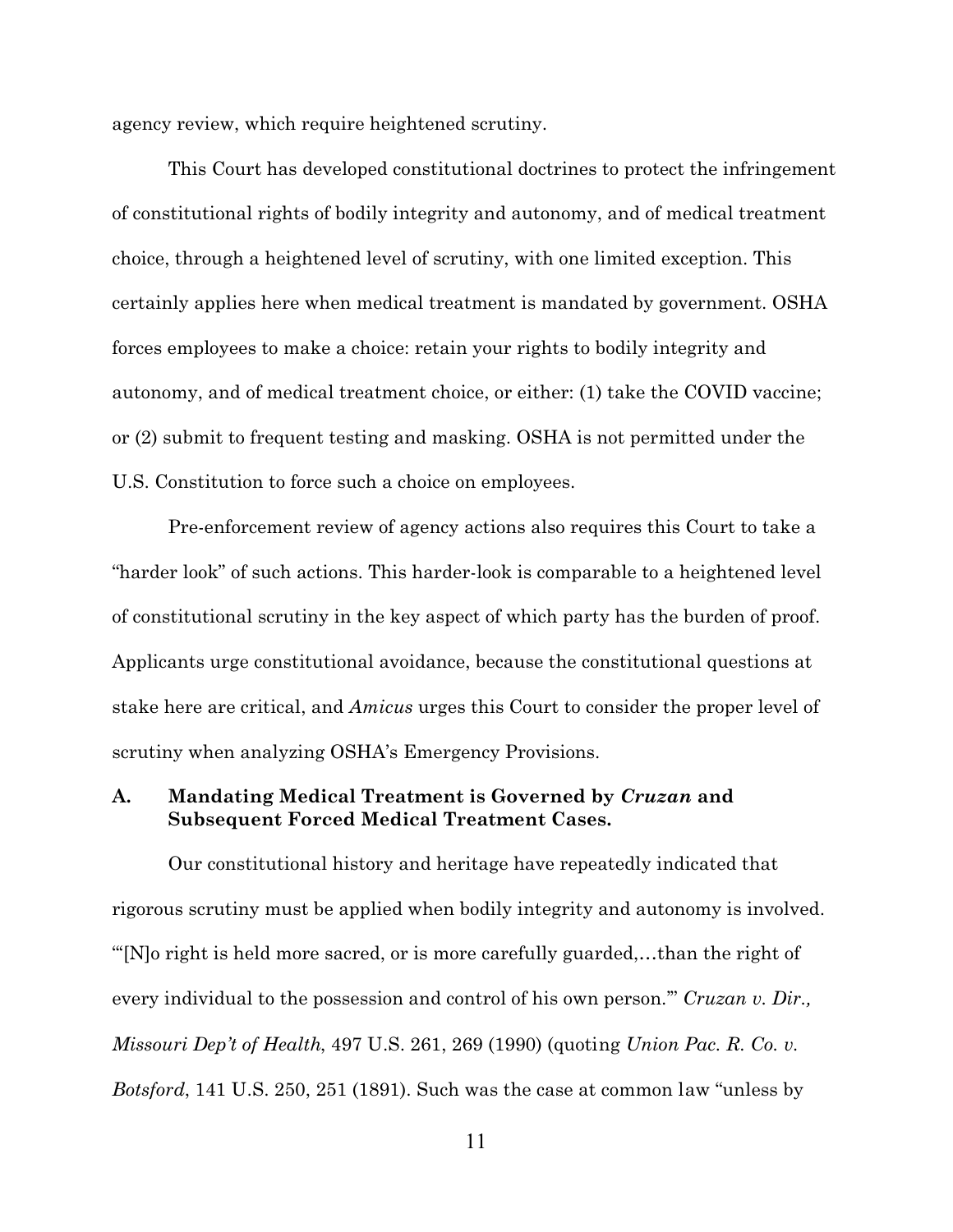<span id="page-21-6"></span><span id="page-21-2"></span>clear and unquestionable authority of law." *Id.* "The logical corollary of [this doctrine was] that a patient generally possesse[d] the right… to refuse treatment." *Id.* This principle was so deeply recognized in Anglo-American law that "no order to inspect [a party's] body…[had] been made, or even moved for, in any of the English courts of common law, at any period of their history." *Union Pac.*, 141 U.S. at 253; *see also* Judge Thomas Cooley, *Cooley on Torts* 29 (1st ed. 1888) (stating that "the right to one's person may be said to be a right of complete immunity"). It took nearly a century for any court in the United States to issue an order "for the inspection of the body of [a] plaintiff in [a legal action.]" *Union Pac.*, 141 U.S. at 255 (citing an 1868 case from New York: *Walsh v. Sayre*, 52 How. Pract. 334). Even this case was subsequently overruled. *Id.* (citing *Roberts v. Ogdensburgh & Lake Champlain Railroad*, 29 Hun, 154).

<span id="page-21-4"></span><span id="page-21-1"></span>Thus, because OSHAs Emergency Provisions mandate medical treatment, the rights to bodily autonomy and medical treatment choice are infringed.

## <span id="page-21-0"></span>**B.** *Jacobson* **Does Not Apply But If It Did, Constitutional Rights Could Be Asserted**.

<span id="page-21-5"></span><span id="page-21-3"></span>Two precedents are most often cited to support vaccine mandates, like OSHA's Emergency Provision, *Jacobson v. Commonwealth of Massachusetts*, which involved a question of whether a state's police powers extended to forcing citizens to take a small pox vaccine or pay a small one-time fine, 197 U.S. 11, 30 (1905), and *Zucht v. King*, which affirmed a public school's ability to require vaccinations for deadly diseases common among school-age children. 260 U.S. 174, 176-177 (1922). At first glance, *Jacobson* and *Zucht* seem directly on point to questions implicating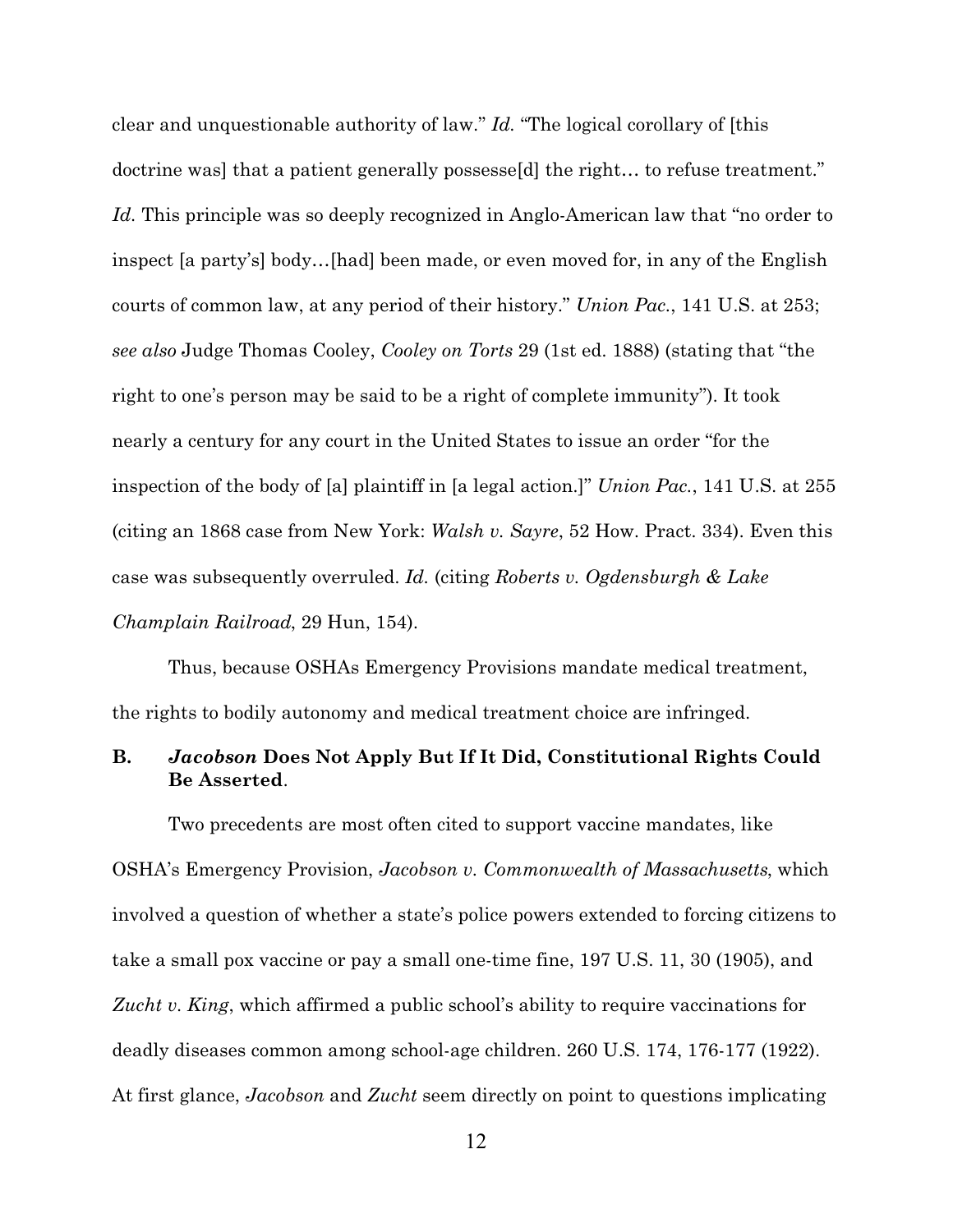<span id="page-22-1"></span>vaccine mandates. If these cases were applied literally and as proponents advocate, Applicants would bear the burden to negate every conceivable basis which might support OSHA's Emergency Provisons. *See F.C.C. v. Beach Commc'ns, Inc,* 508 U.S. 307, 313-14 (1993). Because of this standard, laws and regulations analyzed using this extremely deferential standard are almost never found to be unconstitutional. This extremely deferential legal standard would provide nearly carte blanche plenary power to the government, no matter the gloss of "reasonableness" that must be applied.

However, *Jacobson* does not apply since if involved public health measure, not mandating medical treatment as here, so that the controlling precedent is not *Jacobson*, but rather *Cruzan*, which controls on questions involving forced medical treatment. Second, *Jacobson* itself permits assertion of constitutional rights, such as those in *Cruzan*. And third, *Jacobson* is just overrated.

## <span id="page-22-0"></span>**1.** *Jacobson* **Does Not Apply Since It Involved a Public Health Measure, Not Medical Treatment***.*

While competent individuals have a "constitutionally protected liberty interest in refusing unwanted medical treatment," *Cruzan*, 497 U.S. at 278, *Jacobson* and *Zucht* both involved the state's use of its police power to implement public health measures to control the spread of deadly diseases among the population subject to the vaccination mandates.<sup>20</sup>

For constitutional review, the difference between a public health measure

<sup>&</sup>lt;sup>20</sup> Jacobson also does not apply because it involved the scope of a local government's police power, which OSHA does not have.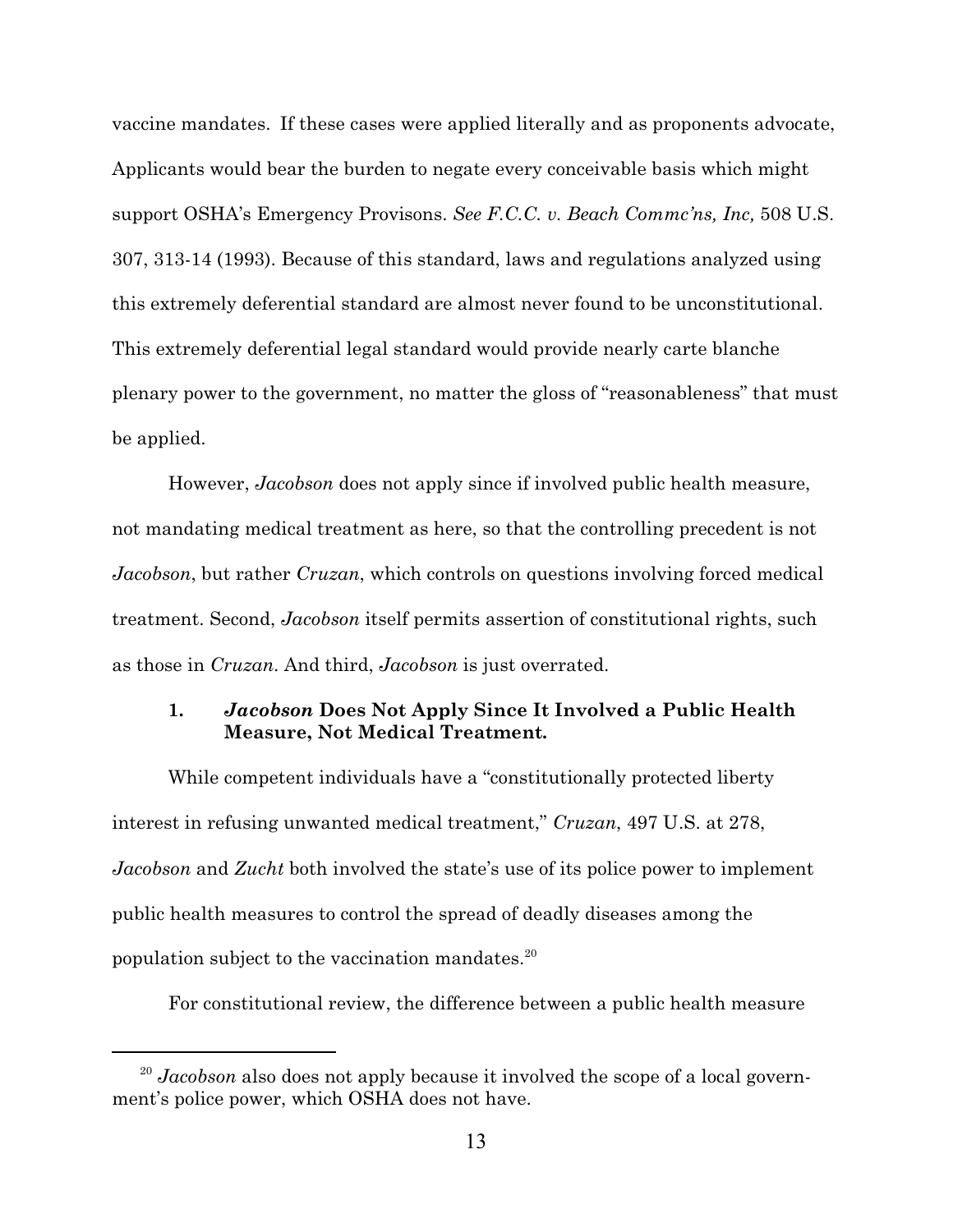and a medical treatment can be critical. Constitutional jurisprudence over the last century shows that courts historically grant greater deference (and rational basis review) to decisions to public health measures, but not to forced medical treatments. The reasons for this different treatment is rooted in the differences in purpose behind such mandates. A personal decision to refuse a vaccine, that is a medical treatment, does not create a risk to other people to whom the disease might spread. *See Jacobson*, 197 U.S. at 35 (holding deference applies to those requirements "adapted to prevent the spread of contagious diseases"). Instead, declining medical treatment impacts only the health of the individual making the medical treatment decision.

<span id="page-23-0"></span>However, the COVID vaccines appear to be effective at mitigating symptoms, hospitalizations and deaths, as all medical treatments and prophylactics do, but do not prevent individuals from either getting or transmitting the COVID virus.

Using *Jacobson*, and its deferential standard, as controlling precedent, would require this Court to base its analysis on the supposition that these products would be effective in meeting OSHA's stated goal of slowing the spread of the COVID virus and thereby protecting the public at large. However, that presupposition is inaccurate, and the COVID vaccines are properly understood as a medical treatment, where substantive constitutional rights of individuals are involved.

## **2.** *Jacobson* **Allows Protection of Constitutional Rights When Implicated***.*

Even *Jacobson*, however, recognized the danger that forced vaccinations, that were within the government's police powers, could be *exercised* in violation of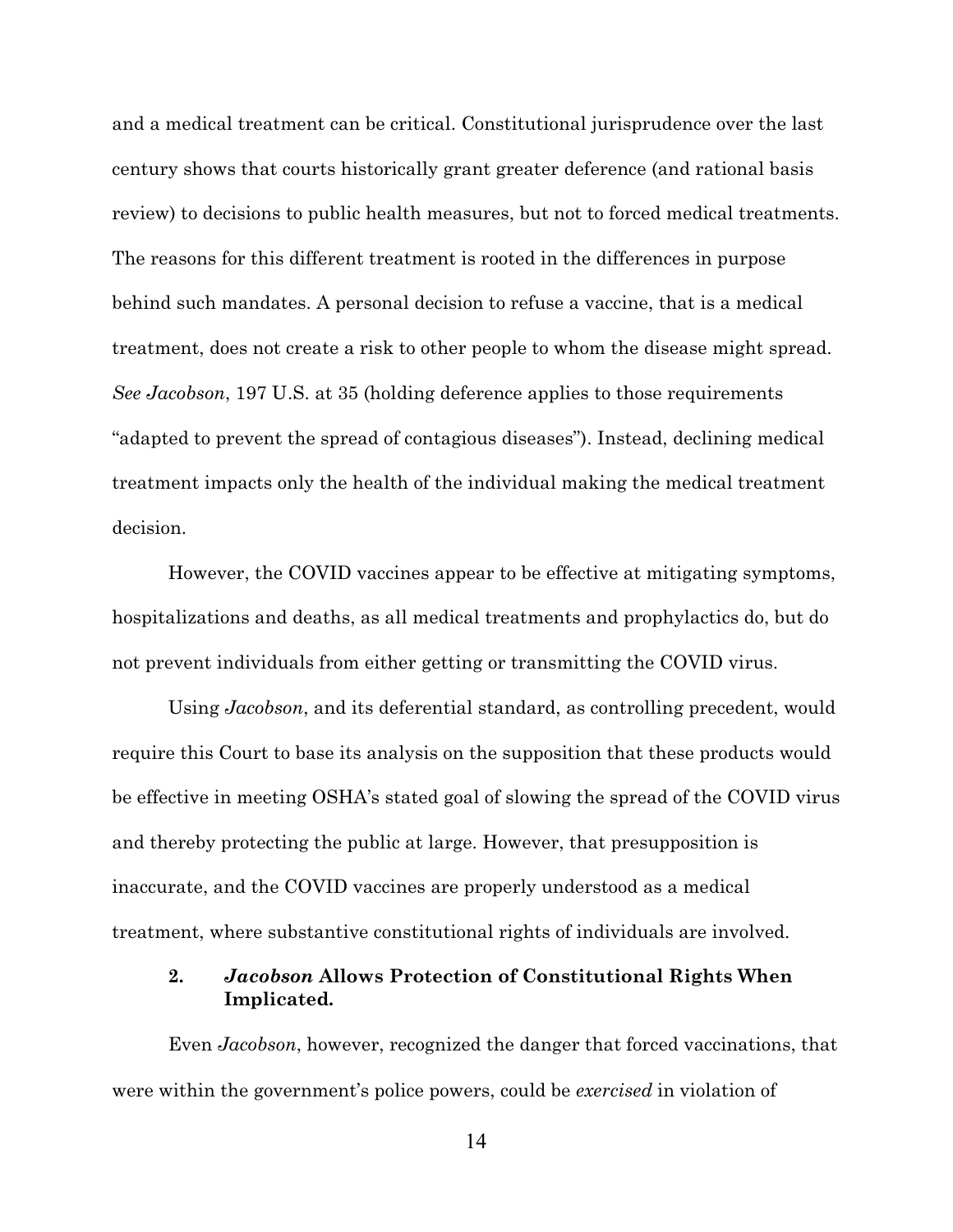<span id="page-24-2"></span>federal constitutional law, or in a way to go "beyond what [i]s reasonably required for the safety of the public." 197 U.S*.* at 28. This left the judicial review of the *exercise* of those police powers to subsequent courts. And here, the substantive due process body of constitutional law, including recognizing substantial constitutional protection for the right of bodily integrity and autonomy, and medical treatment choice, was not developed until much later, *see Griswold v. Connecticut*, 381 U.S. 479 (1965), so while these rights could not be asserted then, they could be asserted now.

#### <span id="page-24-1"></span>**3. In Any Event,** *Jacobson* **Is Overrated.**

The circumstance surrounding *Jacobson* could not be more different than today. First, the *Jacobson* Court understood the vaccine to be a public health measure, where an important government interest in protecting others from the spread of a deadly disease were obvious, $^{21}$  not now where the COVID vaccinations are a medical treatment. Second, the reality was that the *Jacobson* decision was a Progressive Era decision, which lead directly to, and was cited as authority for, *Buck v. Bell*, 274 U.S. 200, 207 (1927), one of this Court's most notorious decisions, which approved forced sterilization of person with metal retardation. Third, as a result of the Progressive Era influence, the Court was much more deferential to the government in areas potentially implicating individual rights. $^{22}$  And finally the

<span id="page-24-0"></span><sup>21</sup> As explained, at the time of *Jacobson*, vaccines were understood as public health measure to halt the spread of an infectious disease and small pox was a deadly killer against which the small pox vaccine was safe and effective.

<span id="page-24-3"></span><sup>&</sup>lt;sup>22</sup> Consider that "[t]he Privileges or Immunities Clause was an empty vessel [] State were not bound by the Bill [of] Rights [a]nd separate was [still] equal." Josh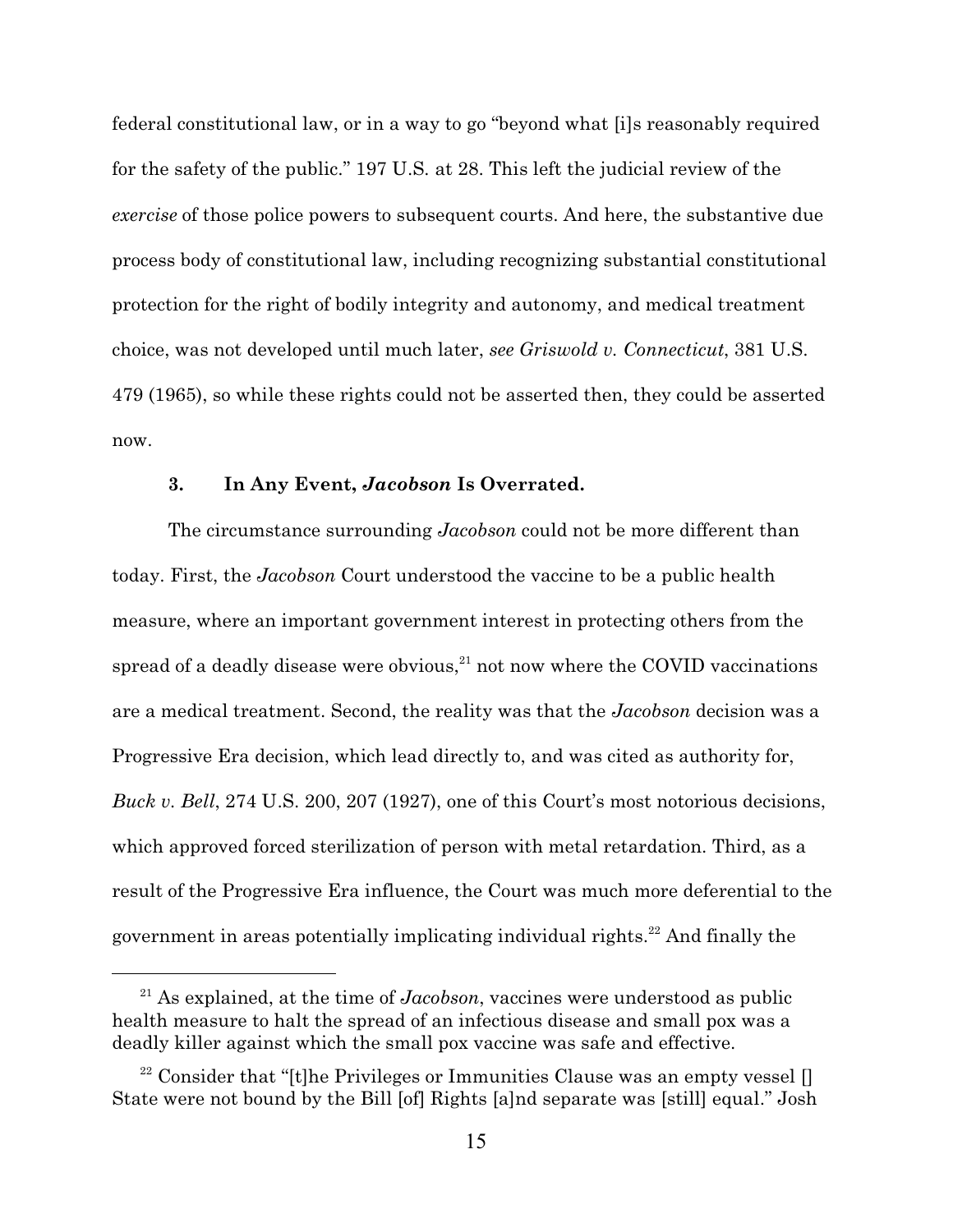<span id="page-25-1"></span>substantive due process body of constitutional law, including recognizing substantial constitutional protection for the right of bodily integrity and autonomy, and medical treatment choice, was not developed until much later. *See Griswold*, 381 U.S. at 479.

<span id="page-25-2"></span>Thus, Justices of this Court have observed that, rather than Court approval for plenary government authority, *Jacobson* was a "modest decision" and not "a towering authority that overshadows the Constitution during a pandemic." *Roman Catholic Diocese v. Cuomo*, 141 S. Ct. 63, 71 (2020) (Gorsuch, J., concurring) (observing *Jacobson* involved: (1) an old mode of analysis instead of modern constitutional review; (2) a "bodily-integrity" right involving not only a vaccine, but a civil penalty; and (3) "an imposition . . . [that] was avoidable and relatively modest"). He further remarked that "no Justice now disputes any of these [three] points," none argued that normal constitutional rules should not apply in a pandemic. *Id.* Chief Justice Roberts agreed, downplaying an earlier comment in concurrence citing *Jacobson* to the effect that such matters are usually left to the states. *Id.* at 71.

<span id="page-25-0"></span>*Roman Catholic Diocese* was preceded by a similar case—*Calvary Chapel Dayton Valley v. Sisolak*, 140 S. Ct. 2603 (2020) (denying injunctive relief to church occupancy limits). There, Justice Alito dissented, joined by Justices Thomas and Kavanaugh, noting that "at the outset of an emergency, it may be appropriate for courts to tolerate very blunt rules," "[b]ut a public health emergency does not give

Blackman, *The Irrepressible Myth of Jacobson v. Massachusetts*, 70 Buff. L. Rev. at 9 (2021).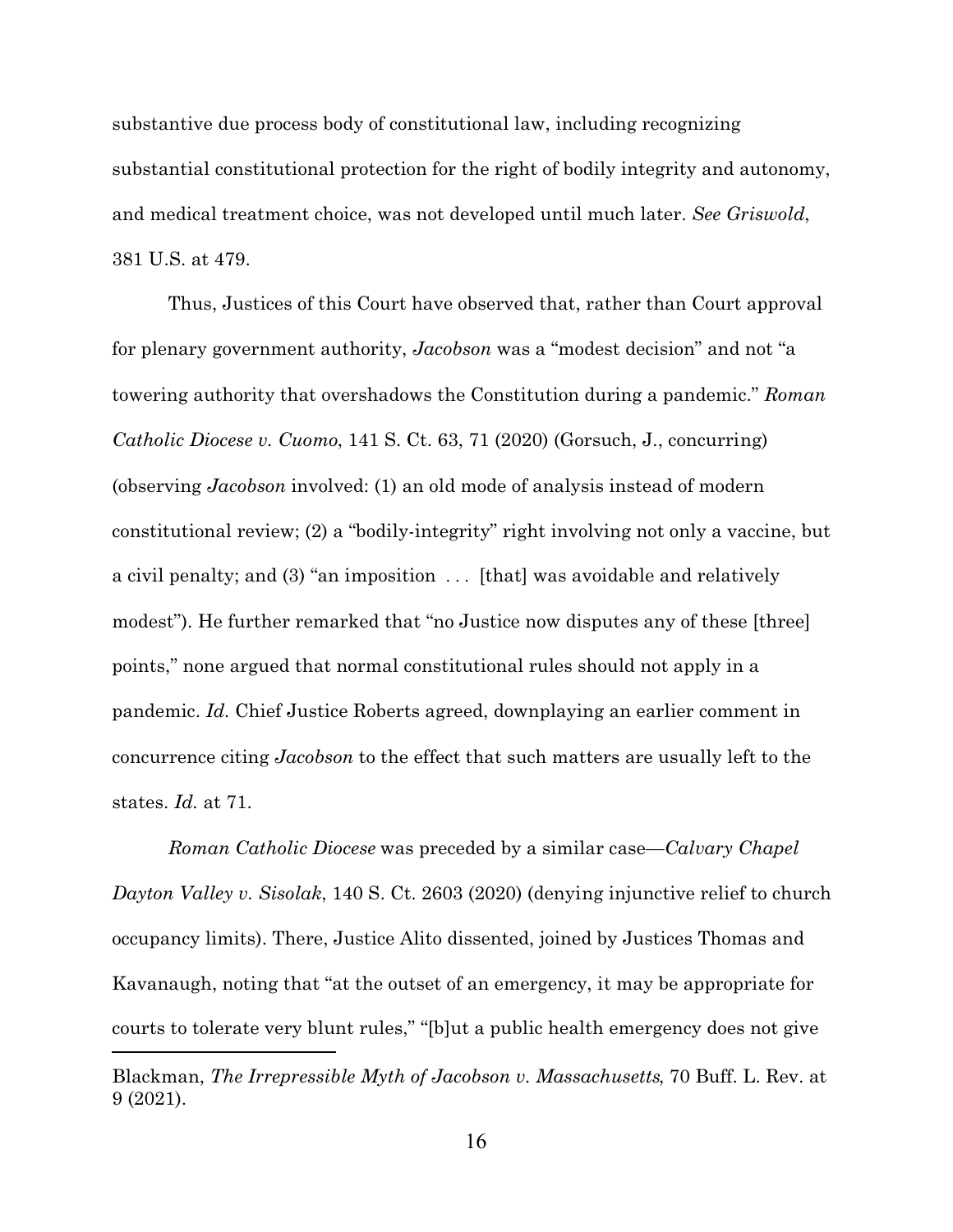. . . public officials *carte blanche* to disregard the Constitution as long as the medical problem exists." *Id.* at 2605. Rather, "[a]s more medical and scientific evidence becomes available, and as States have time to craft policies in light of that evidence, courts should expect policies that more carefully account for constitutional rights." *Id.* Which, of course, is the precise situation here.

<span id="page-26-1"></span>Justice Alito's dissenting view was essentially adopted by *Roman Catholic Diocese*, meaning that "blunt rules" may be permitted initially, but fine-tuning to actual scientific evidence is then required—requiring an *evidence-focused* inquiry in judicial review. Applying the normally-required, current jurisprudence in that case required the government to justify itself under strict scrutiny, which eschews blunt rules and requires narrow tailoring to the least restrictive means to further a compelling interest.

Despite the government's interest in public health during a pandemic, *Roman Catholic Diocese* required *normal* heightened scrutiny levels instead of defaulting to an exaggerated view of *Jacobson*'s analysis. Thus, the Court must analyze the contexts in which heightened scrutiny applies to cases involving bodily integrity and autonomy, and of medical treatment choice.

## <span id="page-26-0"></span>**C. Constitutional Jurisprudence Related to Forced Medical Treatment, Outside of the Penal Context, Requires Heightened Scrutiny.**

<span id="page-26-3"></span><span id="page-26-2"></span>When medical treatment has been **mandated** by the government, contrary to the decision of the person, such mandates uniformly require heightened scrutiny. *See, e.g., Cruzan,* 497 U.S. at 278 (right to consent to or refuse medical treatment for incompetent person); *Humphrey v. Cody*, 405 U.S. 504 (1972); *Vitek v. Jones*, 445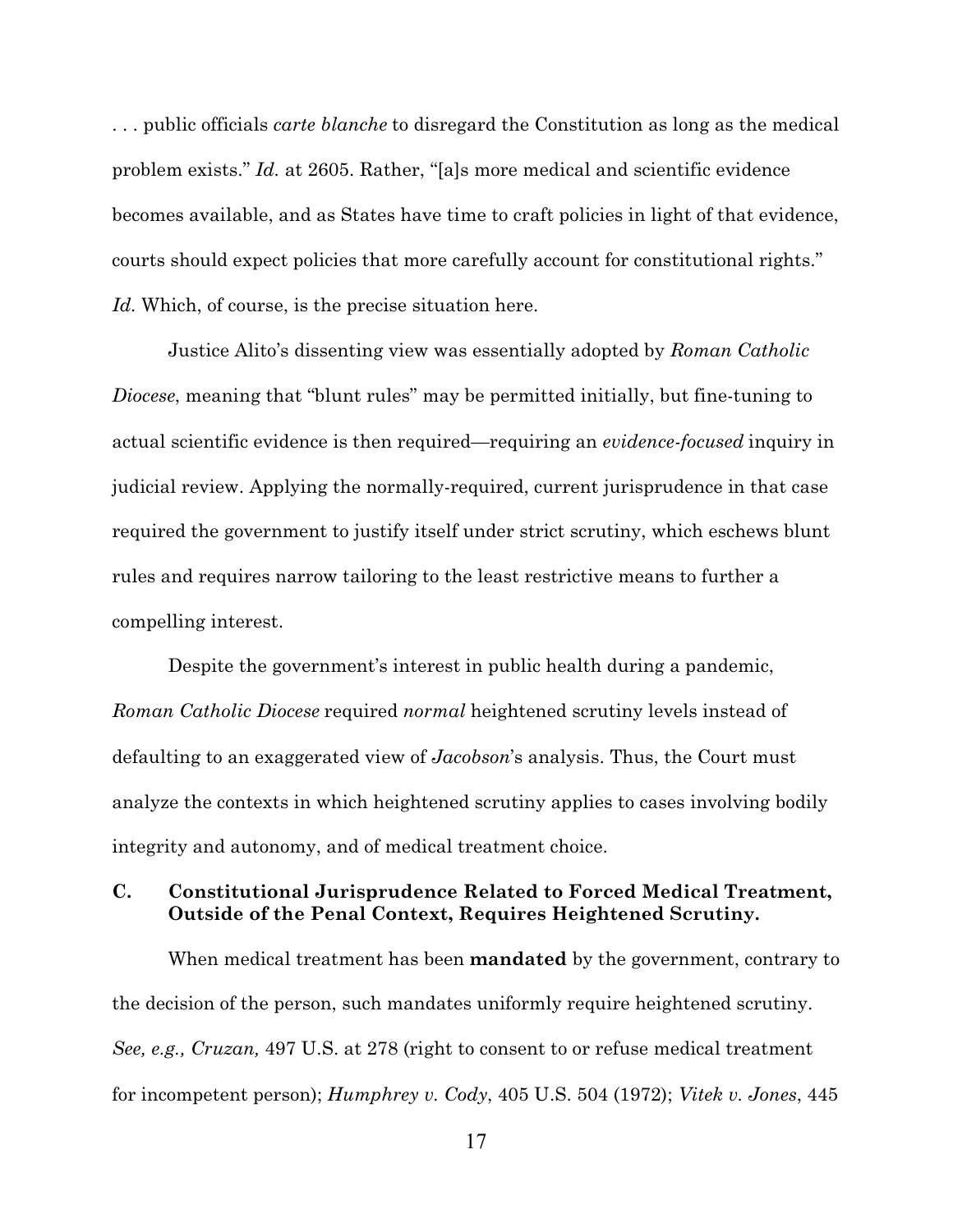<span id="page-27-7"></span><span id="page-27-5"></span><span id="page-27-4"></span><span id="page-27-1"></span>U.S. 480 (1980) (involuntary commitment of mentally ill patients for medical treatment); *Riggins v. Nevada*, 504 U.S. 127, 135 (1992); *Sell v. United States*, 593 U.S. 166, 186 (2003) (pre-trial forced administration of antipsychotic drugs).<sup>23</sup> Further, the Court's recent constitutional jurisprudence gives greater weight to the protection of bodily integrity and autonomy, and of medical treatment choice, than it did a century ago.<sup>24</sup> These medical treatment mandate cases are directly applicable to the review of the OSHA regulation here and would require heightened scrutiny. *Rochin v. California*, 342 U.S. 165, 207 (1952) (applying a "narrow scrutiny" in reversing a conviction based upon evidence obtained through stomach pumping); *Humphrey*, 405 U.S. at 504 (applying a standard more rigorous than rational basis in a case concerning involuntary commitment to a mental hospital for treatment); *Vitek*, 445 U.S. at 495 (holding that notwithstanding "strong" state interest in segregating and treating mentally ill patients, liberty interests protected by the due process clause are entitled to strong constitutional protection); *Riggins,* 504 U.S. at 135 (holding that only an "essential" or "overriding" state interest would overcome a claimant's "interest in avoiding involuntary administration" of drugs); *Sell*, 539 U.S. at 179 (holding that states must demonstrate an "*important*

<span id="page-27-6"></span><span id="page-27-0"></span> $^{23}$  During modern times, the Court has also applied heightened scrutiny when an important personal choice has been **prohibited** by the government. *See, e.g.*, *Griswold*, 381 U.S. 479 (contraception); *Roe v. Wade*, 410 U.S. 113 (1973), modified by *Planned Parenthood of Se. Pennsylvania v. Casey*, 505 U.S. 833 (1992) (abortion), and *Obergefell v. Hodges*, 576 U.S. 644 (2015) (same-sex marriage).

<span id="page-27-8"></span><span id="page-27-3"></span><span id="page-27-2"></span><sup>24</sup> *See* Weiler, *Bodily Integrity: A Substantive Due Process Right to Be Free from Rape by Public Officials*, 34 Calif. West. L. Rev. 591, 596-604 (1998) (compilation and analysis of modern bodily integrity and autonomy cases).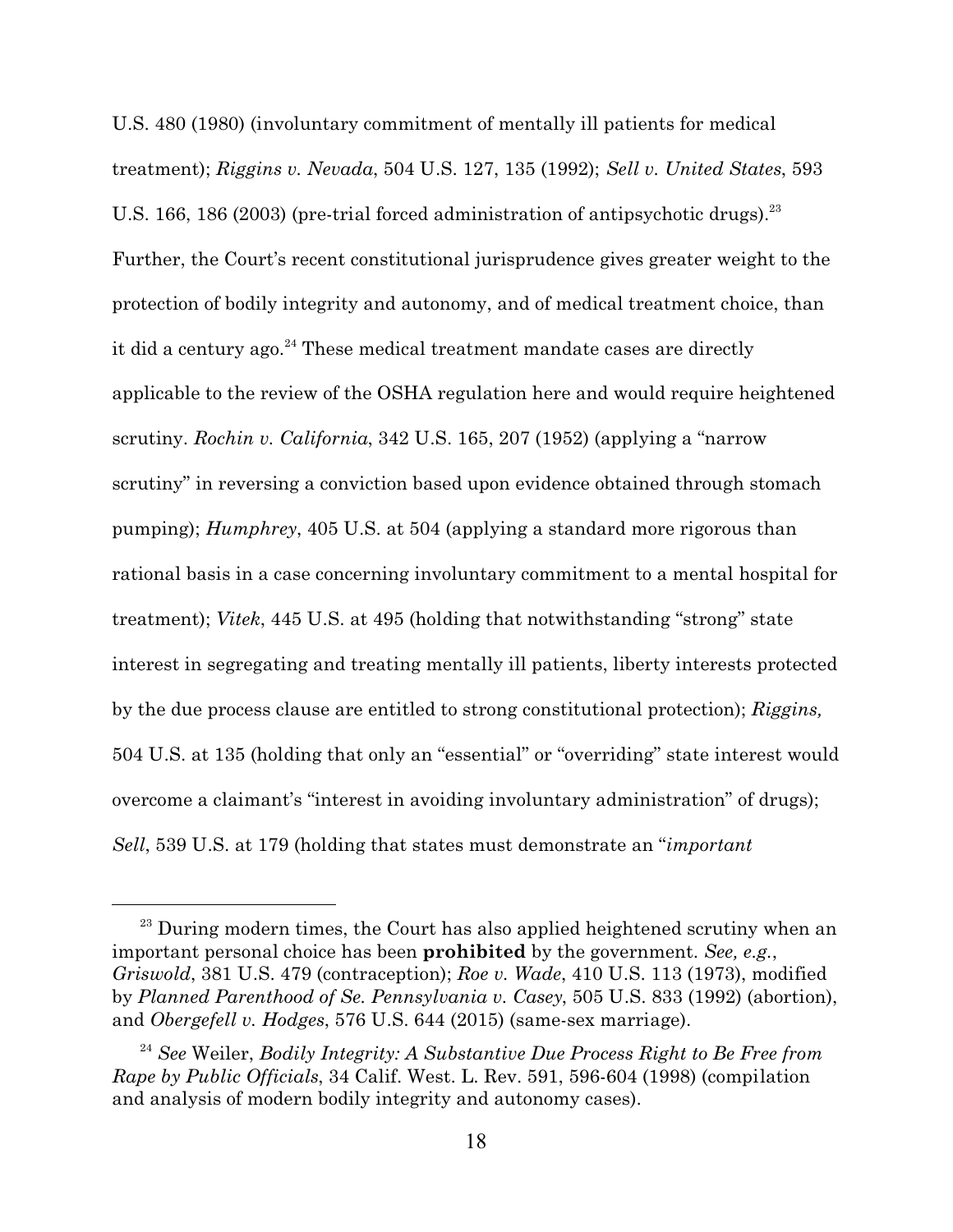governmental interest" and means that are both "necessary significantly to further" that interest to require involuntary administration of antipsychotic drugs) (emphasis in the original).

The only exception to the application of heightened scrutiny for a medical treatment mandate is in the context of convicted inmates in prison—in this context alone, the Court's precedent supports the application of rational basis review. Even within the prison context, the Court recognized that inmates still "possess a significant liberty interest in avoiding the unwanted administration of…drugs," *Washington v. Harper*, 494 U.S. 210, 222 (1990), but recognized these rights must be balanced with the "legitimate penological interest." *Id.* at 223. Consequently, the Court applies only rational basis review to medical treatment mandates for inmates in prison, but nowhere else.

<span id="page-28-0"></span>The inescapable understanding derived from these cases is that this Court must require a heightened level of scrutiny here, as employees are not prisoners. It cannot be the case that prisoner rights are equal with or greater than rights possessed by health, competent and free citizens. *Wolfe v. McDonnell*, 418 U.S. 539, 555 (1974) (holding prisoner's rights "may be diminished by the needs and exigencies of the institutional environment"). As the Supreme Court's decisions in the medical treatment mandate cases, and in *Harper* and *Wolfe,* make clear: rational basis scrutiny is only applied to rights concerning bodily integrity and autonomy, and of medical treatment choice, within the prison context. Outside this context, the Constitution demands a higher level of scrutiny.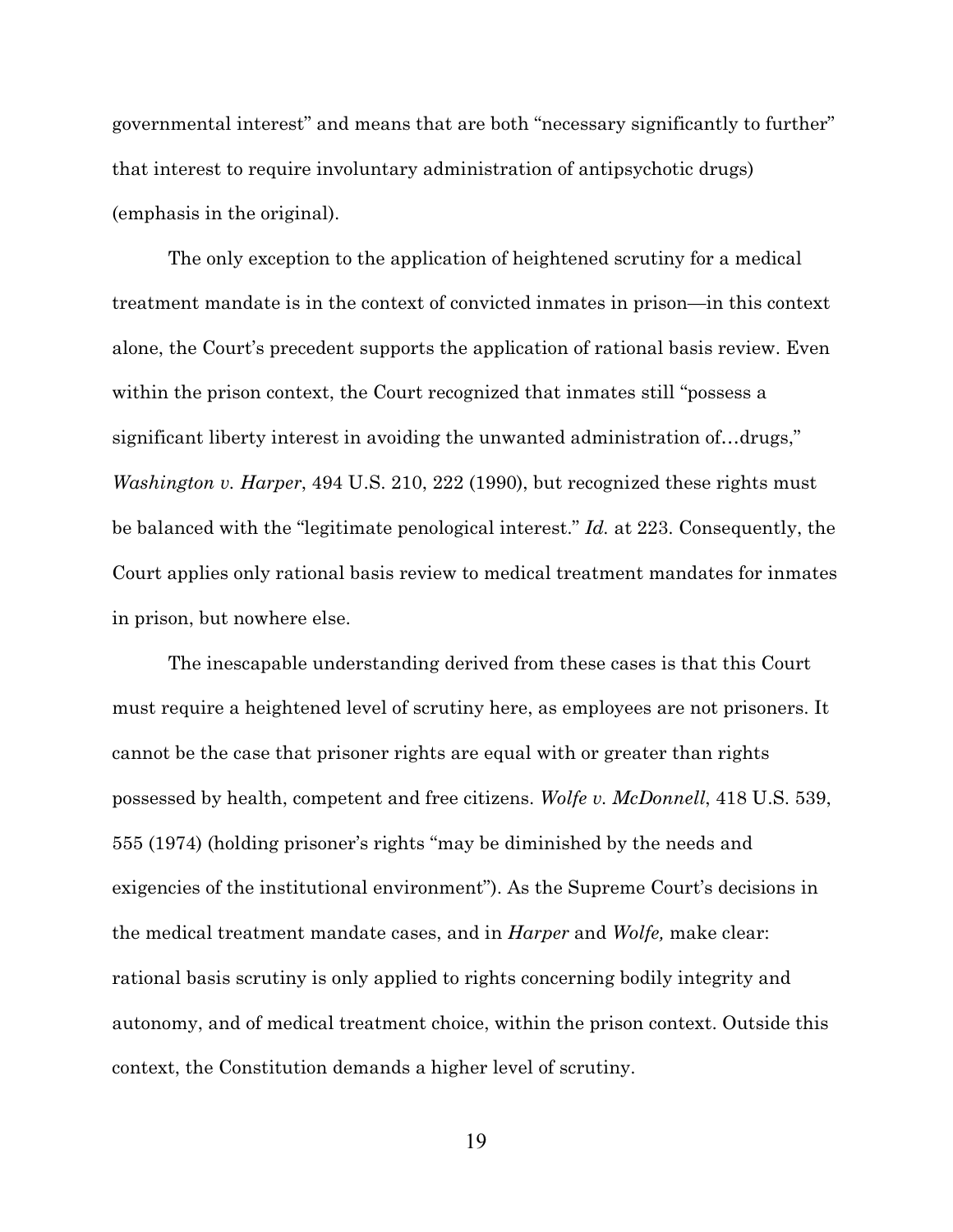#### <span id="page-29-0"></span>**D. Under Heightened Scrutiny, the Burden Shifts to OSHA to Justify its Emergency Provision.**

The Supreme Court signals that heightened scrutiny is applied by:

(1) either the description of the right involved (i.e., "fundamental," "significant liberty interest");

(2) the weight of the government interest that is needed to overcome the right (i.e. "essential" or "overriding"); or

<span id="page-29-1"></span>(3) the procedural burdens placed on the government when acting to advance its interest (i.e., "clear and convincing evidence" or robust procedural requirements).

In these instances of heightened scrutiny, the key difference is the shift in the burden of proof to the government, from the challenger, to justify its mandate.

If rational basis review applies, "the burden is on the one attacking [the regulation] to [negate] every conceivable basis which might support it." *Heller v. Doe by Doe*, 509 U.S. 312, 320 (1993). However, *Griswold*, *Roe*, *Casey*, *Glucksberg*, *Obergefell*, *Cruzan*, *Rochin*, *Humphrey*, *Vitek*, *Riggins* and *Sell* all required the *government*, not the challenger, to prove it meets the heightened standard of review for interference with the individual's right to bodily integrity and autonomy, and medical treatment choice. Because the government held the burden of proof in these cases, the Court necessarily applied heightened scrutiny, regardless of the exact language used to describe the scrutiny level.

Two levels of heightened scrutiny exist—intermediate scrutiny and strict scrutiny. Under intermediate scrutiny, the Court applies a "rigorous standard of review" that requires "the State [to] demonstrate[] a sufficiently important interest and employ[] means closely drawn to avoid unnecessary abridgments of" the right.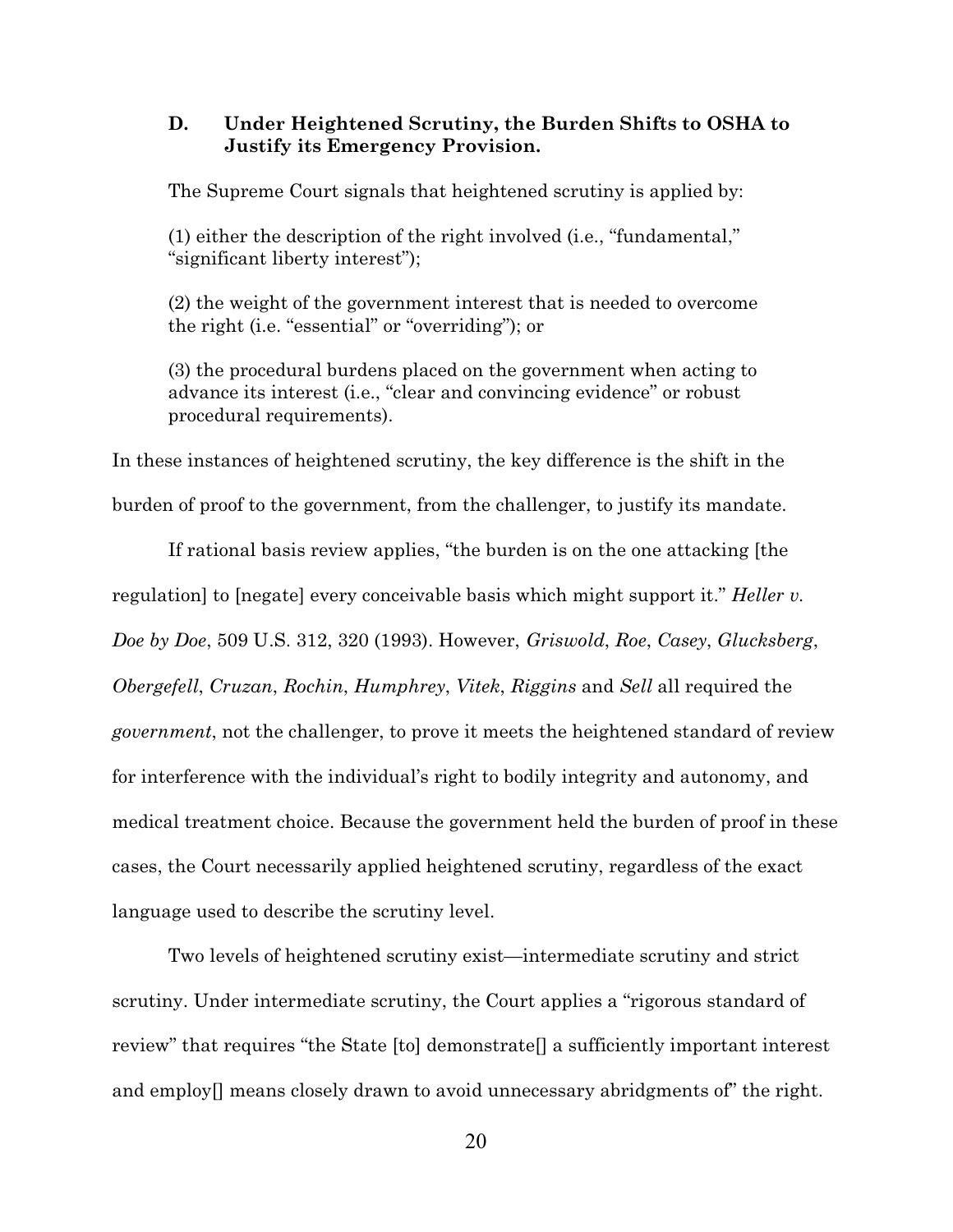<span id="page-30-0"></span>*McCutcheon v. Federal Election Commission*, 572 U.S. 185, 197 (2014). Under strict scrutiny, the government has the burden of proof to establish the law is necessary to advance a compelling governmental interest by narrowly tailored and least restrictive means. *Sherbert v. Verner*, 374 U.S. 398 (1963). Both levels of heightened scrutiny impose on OSHA the burden of proof which must be required here.

<span id="page-30-2"></span><span id="page-30-1"></span>*Sell* is the latest and most comprehensive case establishing a strict scrutiny framework for government medical treatment mandates and its analysis. Describing the *Sell* test as a strict scrutiny test is fair since it contains all of the essential elements of strict scrutiny, i.e. a protected constitutional right, a sufficiently important state interest to overcome the right, narrow tailoring and less restrictive means, and the requirement that the government must prove it all. Sell, 539 U.S. at 178-83. This surely describes strict scrutiny which should be applied here. And the *Sell* test is not used within "the penal framework"—Sell was in a mental hospital awaiting trial, not a convicted felon in prison, like *Harper.* That is why *Sell* applied heightened scrutiny, not *Harper*'s rational basis. Surely a medical treatment choice by health, law-abiding and conpetent adults, like Applicants, is entitled to at least the same respect as a medical treatment decision by a person with severe mental illness awaiting trial.

*Sell*'s strict scrutiny test for medical treatment decisions has been applied beyond the narrow confines of involuntary administration of drugs to a mentally ill defendant facing criminal charges in order to render that defendant competent to stand trial. Multiple circuits have applied the *Sell* test in various contexts. *See, e.g.,*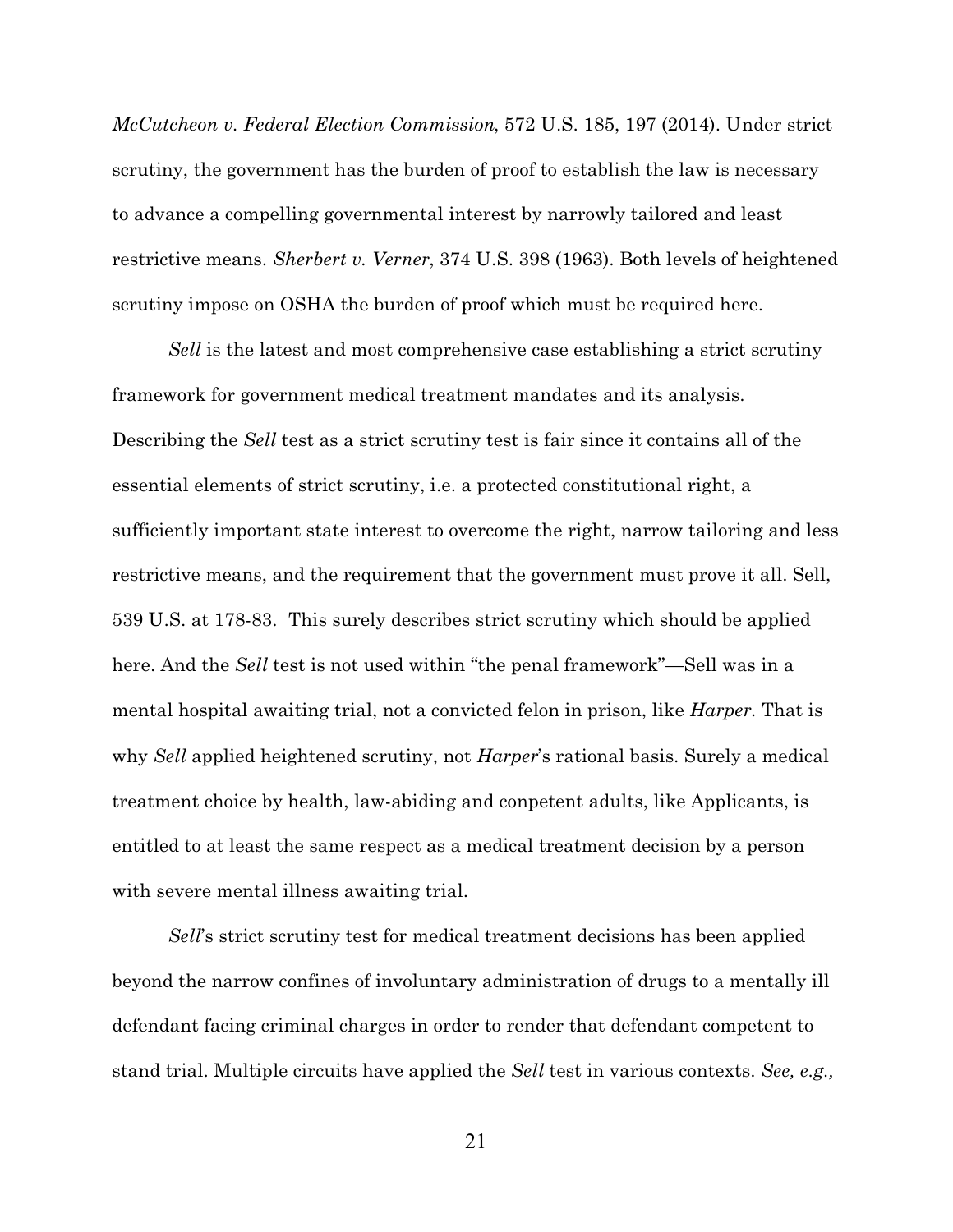<span id="page-31-5"></span><span id="page-31-4"></span><span id="page-31-3"></span>*United States v. Seaton*, 773 F. App'x 1013 (10th Cir. 2019); (applying *Sell* to forced administration of antipsychotic drugs to render defendant competent to be sentenced); *Witt v. Department of the Air Force*, 527 F.3d 806, 817-821 (9th Cir. 2008) (applying *Sell* to discharge of Air Force nurse for homosexual relationship); *Russell v. Richards*, 384 F.3d 444, 450 (7th Cir. 2004) (applying *Sell* to involuntary administration of delousing shampoo to inmates). Thus *Sell* provides the framework for the heightened scrutiny analysis of the Emergency Provisions and requires OSHA prove that its Emergency Provisions are justified.

### <span id="page-31-0"></span>**E. The "harder look" also required for pre-enforcement agency review supports heightened scrutiny.**

<span id="page-31-7"></span><span id="page-31-6"></span>Pre-enforcement judicial scrutiny also requires courts to take a harder look at agency's action than if reviewing action under more deferential arbitrary and capricious standard applicable to agencies governed by the Administrative Procedure Act, §§ 551 et seq. and 701 et seq. of Title 5. *Asbestos Information Ass'n/North America v. Occupational Safety and Health Admin.*, 727 F.2d 415 (5th Cir. 1984). Under this harder look, the burden is on the Secretary of Labor to show that the [regulation] is supported by substantial evidence*. Associated Industries of N.Y. State, Inc. v. U.S. Dept. of Labor,* 487 F.2d 342 (2d Cir. 1973). That is, the Secretary must show that the "determination is supported by evidence presented to or produced by it and does not rest on faulty assumptions or factual foundations." *Color Pigments Mfrs. Ass'n, Inc. v. Occupational Safety & Health Admin.*, 16 F.3d 1157 (11th Cir. 1994).

<span id="page-31-2"></span><span id="page-31-1"></span>This harder-look, substantial evidence standard mirrors that of heightened